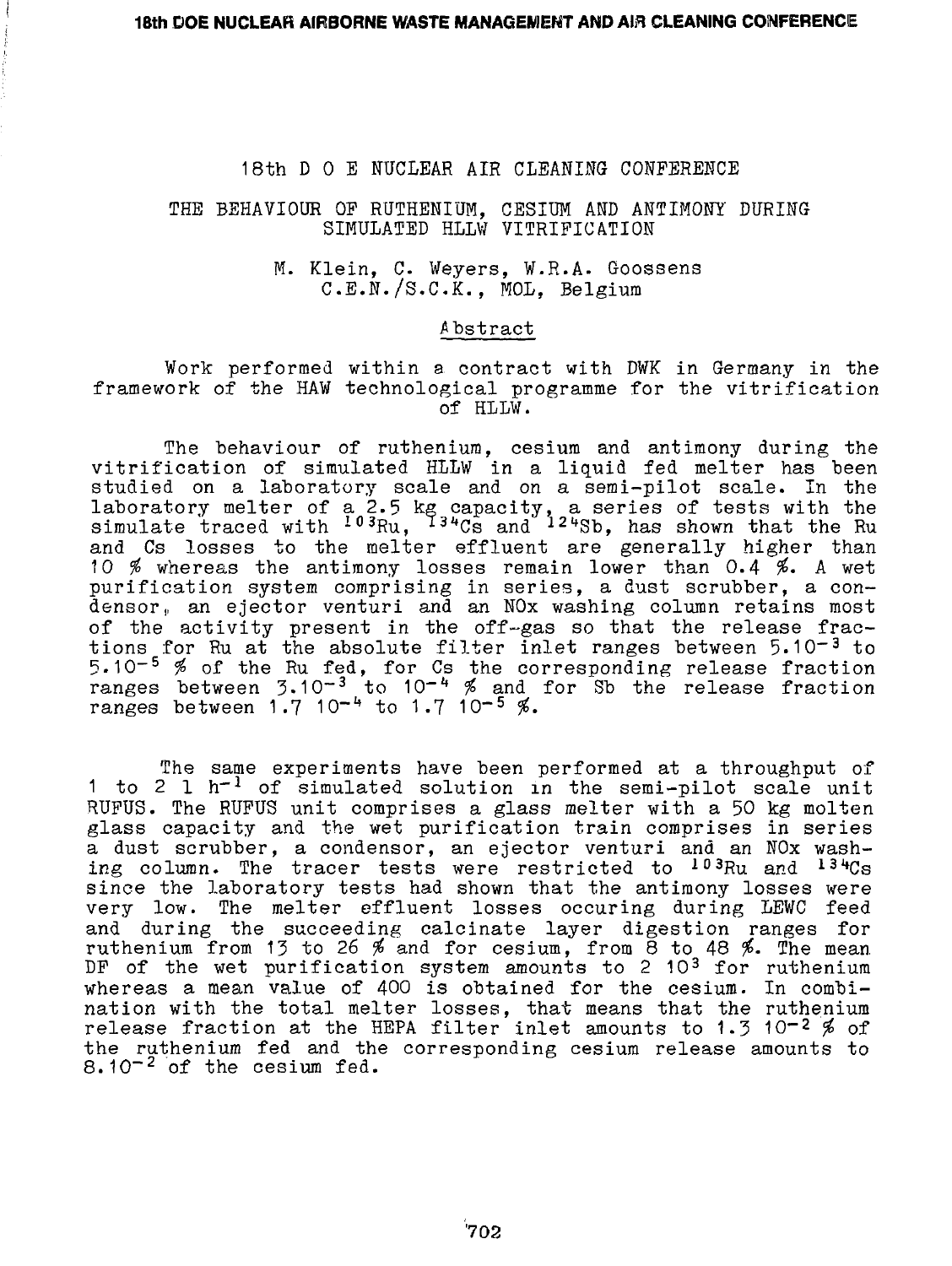- I. Introduction
- II. Behaviour of Ruthenium in high temperature processes
- III. Laboratory vitrilab units
	- 3.1. Description of the laboratory units
	- 3.2. Melter releases to the off-gas 3-2.1. Ruthenium 3.2.2. Cesium 3.2.3. Antimony
	- 3.3. Packed bed dust scrubber 3.3.1. Ruthenium<br>3.3.2. Cesium 3.3.2. Cesium  $\sum$ ,  $\sum$ ,  $\sum$ ,  $\sum$ ,  $\sum$ ,  $\sum$ ,  $\sum$ ,  $\sum$ ,  $\sum$ ,  $\sum$ ,  $\sum$ ,  $\sum$ ,  $\sum$ ,  $\sum$ ,  $\sum$ ,  $\sum$ ,  $\sum$ ,  $\sum$ ,  $\sum$ ,  $\sum$ ,  $\sum$ ,  $\sum$ ,  $\sum$ ,  $\sum$ ,  $\sum$ ,  $\sum$ ,  $\sum$ ,  $\sum$ ,  $\sum$ ,  $\sum$ ,  $\sum$ ,  $\sum$ ,  $\sum$ ,  $\sum$ ,  $\sum$ ,  $\sum$ ,  $\sum$ ,
	- 3.4. Specific volatile Ruthenium trapping bed
	- 3.5- Condensor
	- 3.6. Ejector Venturi
	- 3.7. Global DF of the system
- IV. Semi pilot scale unit RUPUS
	- 4.1. Description of the RUPUS unit  $4.1.2.$  Dust scrubber 4.1.3. Condensor 4.1.4. Ejector Venturi 4.1.5.  $NO_x$  washing column  $4.1.6.$  Air ejector 4.1.6. Air ejector
	- 4.2. Melter releases to the off-gas 4.2.1. Description of the melter behaviour 4.2.2. Presentation of the results 4.2.3. Release mechanism for Ruthenium and Cesium
	- 4.3. Dust scrubber 4-3.1. Operation of the dust scrubber 4.3.2. Presentation of the results
	- 4.4. Condensor and ejector venturi 4.4.1. Operation of the condensor and the ejector venturi 4.4.2. Decontamination factor of the ejector Venturi and of the condensor
	- 4.5. N0x washing tower 4.5.1. Operation of the  $NO_x$  washing tower 4.5.2. Efficiency for the removal of Cs and Ru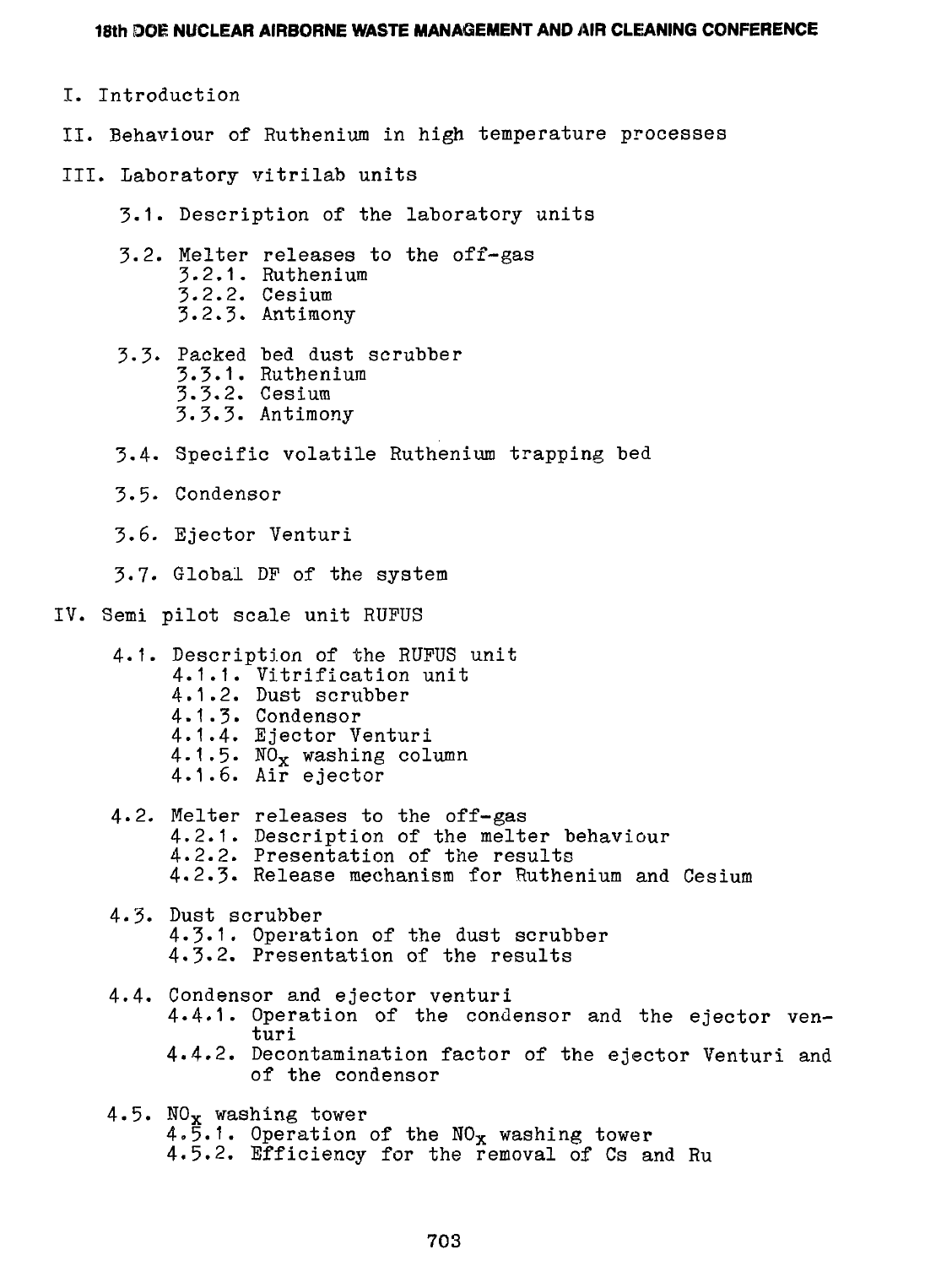V. Comparaison with the Pamela design DP's

5.1. Reduction of the melter losses

5.2. Increase of the dust scrubber efficiency

5-3. Increase of the condensor efficiency

VI. Conclusion

÷.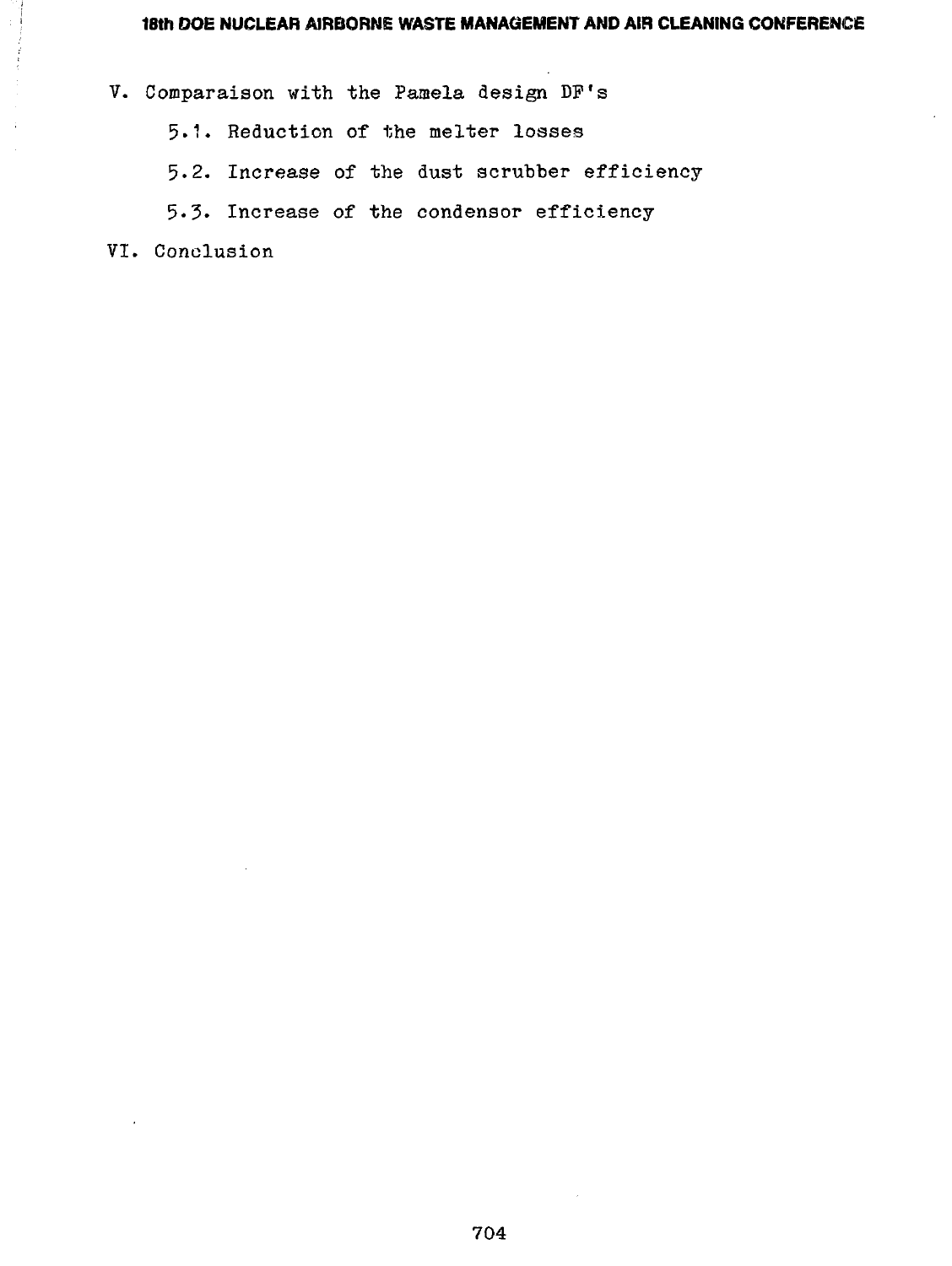# I. Introduction

High Level radioactive liquid waste (HLLW) generated from LWR spent fuel reprocessing is considered to be treated by vitrification techniques in order to incorporate the fission products and the actinides into a glass matrix prior to disposal. In the framework of a contract between DWK in Germany and the CEN/SCK in Mol, a study has started in 1979 on the behaviour of so-called semi-volatile products which could be released during the vitrification process in the PAMELA plant.

The PAMELA plant, in construction on the Eurochemic site in Belgium, will treat 59 m<sup>3</sup> of lewc (Low Enriched Waste Concentrate) solution. LEWC refers to the liquid waste solution from the first cycle extraction of low enriched (< 5  $\%$  U - 235) uranium fuel. LEWC is a waste solution evaporated to a concentration of about 0.5 m<sup>3</sup> LEWC per ton of U reprocessed.

The experiments were performed on laboratory scale and on semi pilot scale using simulated LEWC solutions tagged with radio isotopes of the suspected volatile fission products. The composition of the simulated LEWC solution is given in table I.

The choice of the three elements Ruthenium, Cesium and Antimony is based on the assumption that those elements in a high temperature oxydative medium can form volatile compounds. The aim of this study is to determine on one hand the melter losses to the off-gas (i.e. the fraction of these elements not incorporated into the molten glass) and on the other hand the behaviour of these elements in the off gas purification system.

Due to its strong tendency to form volatile compounds, the behaviour of Ruthenium has first been studied. The main observations drawn from these studies are reported here after. In order to simulate the Pamela concept, laboratory units called VITRILAB I, II, III are then used to study the behaviour of Ru, Cs and Sb. Finally, the Pamela concept has been tested on a semi-pilot scale  $(1/10$  of the real scale) in a unit called RUFUS.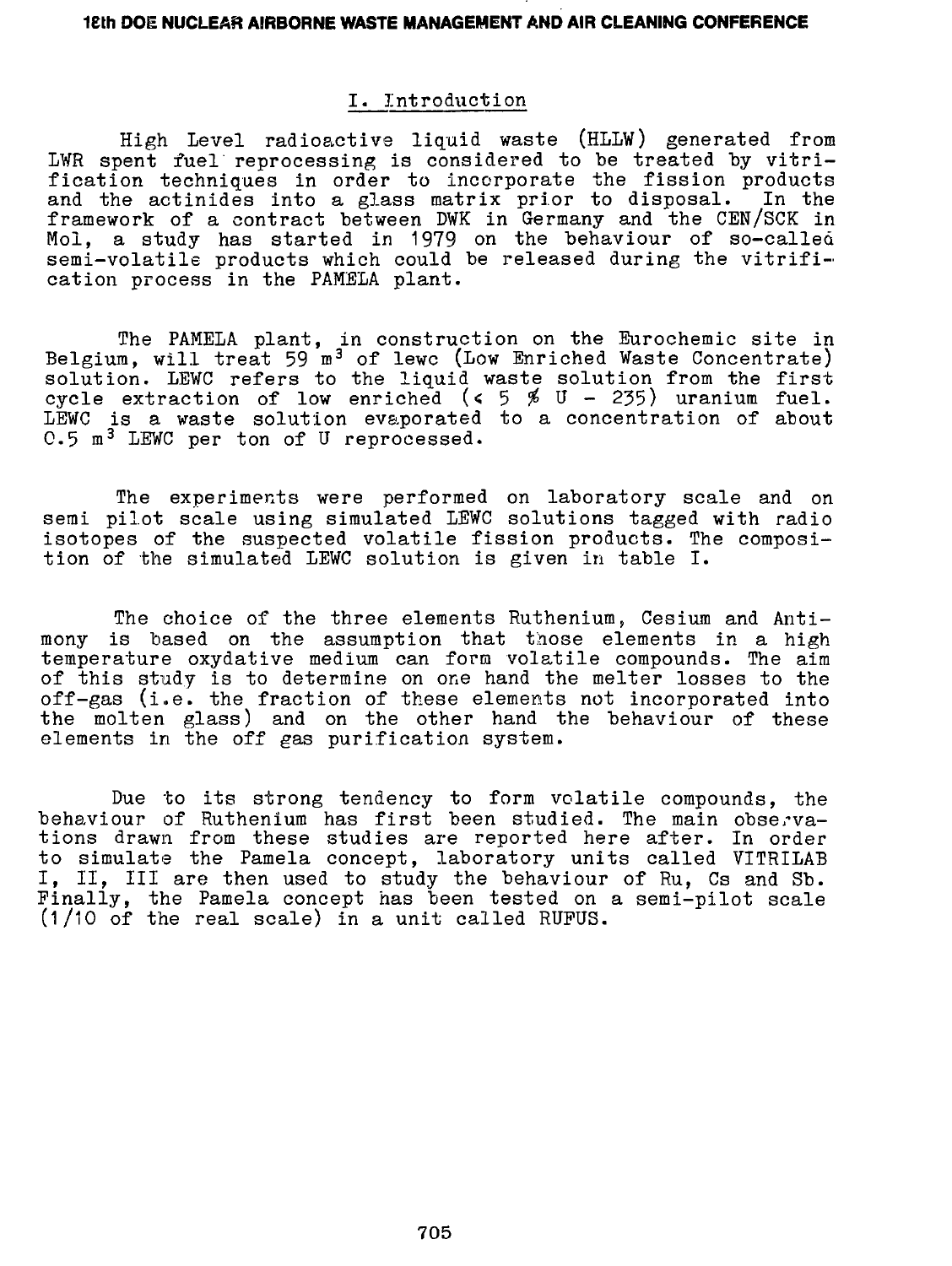| Element          | Element<br>g/1 | Nitrate salt                        | Oxide formed<br>g/1            |      |
|------------------|----------------|-------------------------------------|--------------------------------|------|
| Na               | 46.5           | NaNO <sub>3</sub>                   | Na <sub>2</sub> O              | 62.7 |
| Fe               | 15.7           | $Fe(MO_3)$ <sub>3</sub>             | Fe <sub>2</sub> $03$           | 22.5 |
| Cr               | 1.7            | $Cr(NO_3)_3$                        | Cr <sub>2</sub> $03$           | 2.5  |
| A1               | 8              | AL(NO <sub>3</sub> ) <sub>3</sub>   | Al <sub>2</sub> O <sub>3</sub> | 15.0 |
| Мn               | $\overline{4}$ | Mn(NO <sub>3</sub> ) <sub>2</sub>   | MnO <sub>2</sub>               | 6.3  |
| $C_{\mathbf{S}}$ | 1.5            | $C$ sNO <sub>3</sub>                | $Cs_{2}$ 0                     | 1.6  |
| Sr               | 0.5            | $S_{r}(\text{NO}_3)$ <sub>2</sub>   | 8r0                            | 0.6  |
| Вa               | 0.1            | $Ba(NO_3)$                          | Ba0                            | 0.11 |
| Ce               | 1.8            | Ce(NO <sub>3</sub> ) <sub>3</sub>   | Ce $2^0$ 3                     | 2.1  |
| Zη               | 0.2            | $2r(NO_3)_4$                        | 2r0,                           | 0.27 |
| Мo               | 1.3            | Na <sub>2</sub> MoO <sub>4</sub>    | MoO <sub>3</sub>               | 1.95 |
| Rb               | 0.25           | RbNO <sub>3</sub>                   | $Rb2$ O                        | 0.27 |
| Y                | 0.3            | Y(NO <sub>3</sub> ) <sub>3</sub>    | $Y_2O_3$                       | 0.38 |
| Lа               | 1.6            | La(NO <sub>3</sub> ) <sub>3</sub>   | La <sub>2</sub> O <sub>3</sub> | 0.25 |
| Ru               | 1              | RuNO(NO <sub>3</sub> ) <sub>x</sub> | RuO <sub>2</sub>               | 1.32 |

Table I : Composition of the LEWC feed

### **II.** Behaviour of Ruthenium in high temperature processes

A detailed description of these studies is given in (1 ), (2), (3). The main observations drawn from these studies are :

- 1. Gaseous Ruthenium tetraoxide
- $-$  RuO<sub>k</sub> is a strong oxidant which can rapidly be reduced to solid oxides of valencies 4 or 3 by reaction at room temperature with organic compounds.
- 4 is unstable at temperatures higher than 100\*C and decomposes into oxides of lower valencies. The rate of reaction is poses into cxides of lower valencies. He late of leadtion is<br>enhanced by the presence of metallic surfaces on which the ruthenium oxide deposit is strongly boundeu.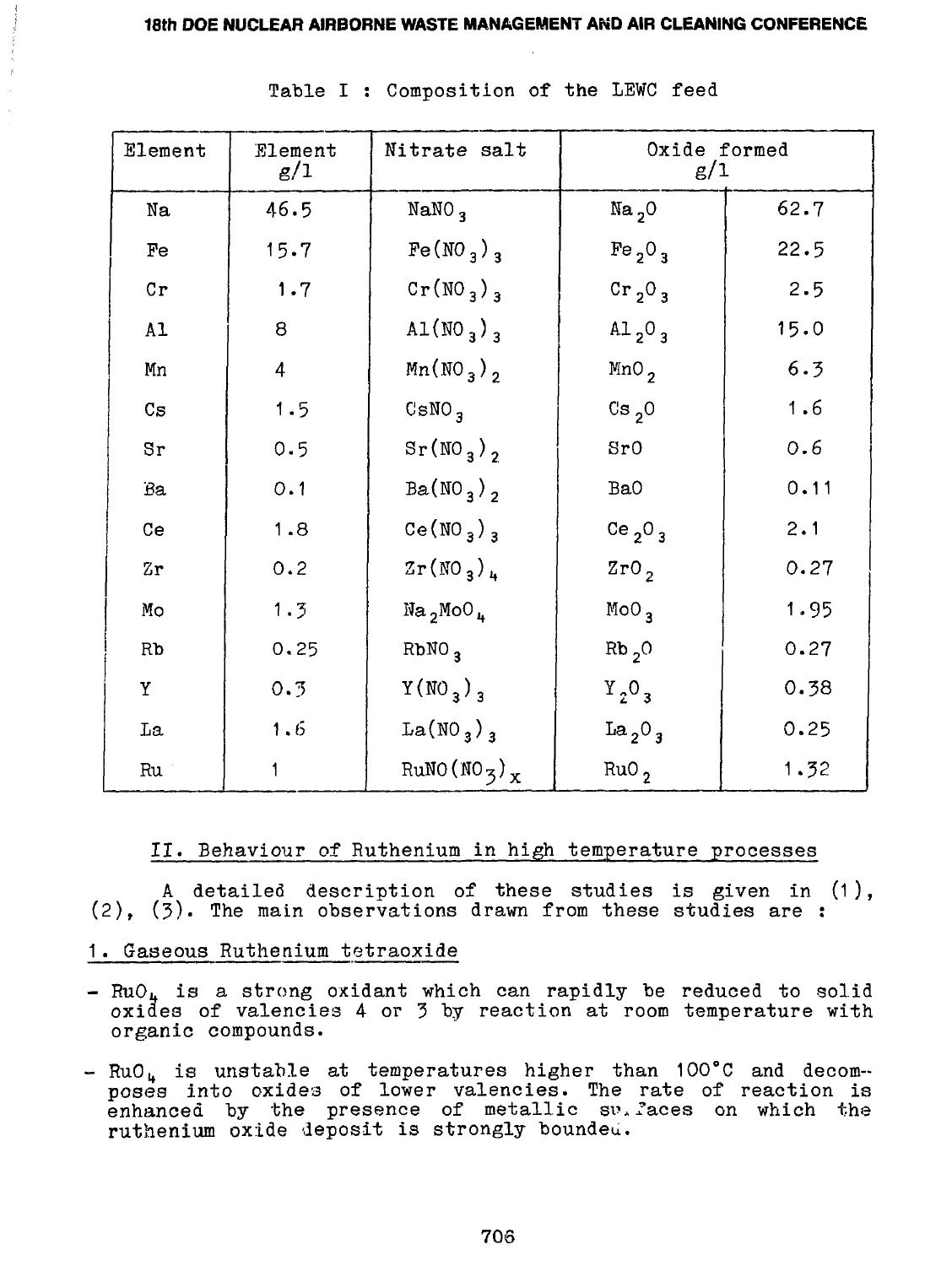- RuO4 is physically adsorbed on Silica-gel at temperatures lower than 80"C; above this temperature the adsorption capacity is negligible.
- $RuO<sub>h</sub>$  is catalytically reduced to solid oxides on Fe/Cr catalyst operating at 300°C and the ruthenium oxide deposit enhances the reaction rate.

#### 2. Volatile Ruthenium nitrosyl species

- Volatile RuNO species are formed either by reactions of  $RuO<sub>1</sub>$ with  $NO_{x}$ , either by calcination of Ru nitrosyl nitrate solutions in nitric acid.
- RuNO is more stable than  $RuO<sub>u</sub>$ , more easily adsorbable on Silica gel (tenfold increase of the capacity) and is adsorbed at temperatures as high as 120°C.
- RuNO is also catalytically reduced on Pe/Cr catalyst at 300°C but with a lower reaction rate and the RuO $_2$  deposit also enhances the reaction rate.
- The RuNO species has a lower vapor pressure than the RuO<sub>L</sub> species; at 20°C the partial pressure of RuNO is lower than  $\frac{3}{2}$  10-3 atm so that almost the Ru is condensed whereas the corresponding  $RuO<sub>u</sub>$  partial pressure amounts to 10<sup>-2</sup> atm.
- During calcination of Ru nitrosyl compounds dissolved in nitric acid, a fraction of Ru is plated out on the calciner walls, another fraction is volatile (RuNO species) and a last fraction is present in the off gases as submicronic aerosols. The distribution of Ru between these different states depends largely on the calcination temperature. At 600°C, the Ru release is mainly under the RuNO gaseous form (less than 0.2  $%$  aerosol form), whereas at 1100°C, 8 \$ of the Ru release is in aerosol form.

Experiments were performed with the aim of comparing the volatilities of different Ru species fed simultaneously with a simulated high level liquid waste solution on a glass pool of an Inconel melter operated at 1100°C. The Ruthenium release in the melter off-gas depends on the nature of the Ru species fed.

- For a solution of  $\text{\sc RuNO}(\text{\sc NO}_3)_\text{\sc X}$  (OH) $_{3-\text{\sc X}}$  dissolved in the waste simulate (LEWC), the melter losses to the off gas amounts to 7  $\rlap{\%}$ of the quantity fed. A fraction deposits on the crucible walls but the major part is incorporated into the glass.
- $-$  For a suspension of solid RuO<sub>2</sub> in LEWC, the melter losses amounts to only  $2.5$  %.
- When gaseous  $RuO_{\mu}$  is simultaneously fed with liquid LEWC on the glass pool, the gaseous  $RuO<sub>u</sub>$  is partly decomposed on the hot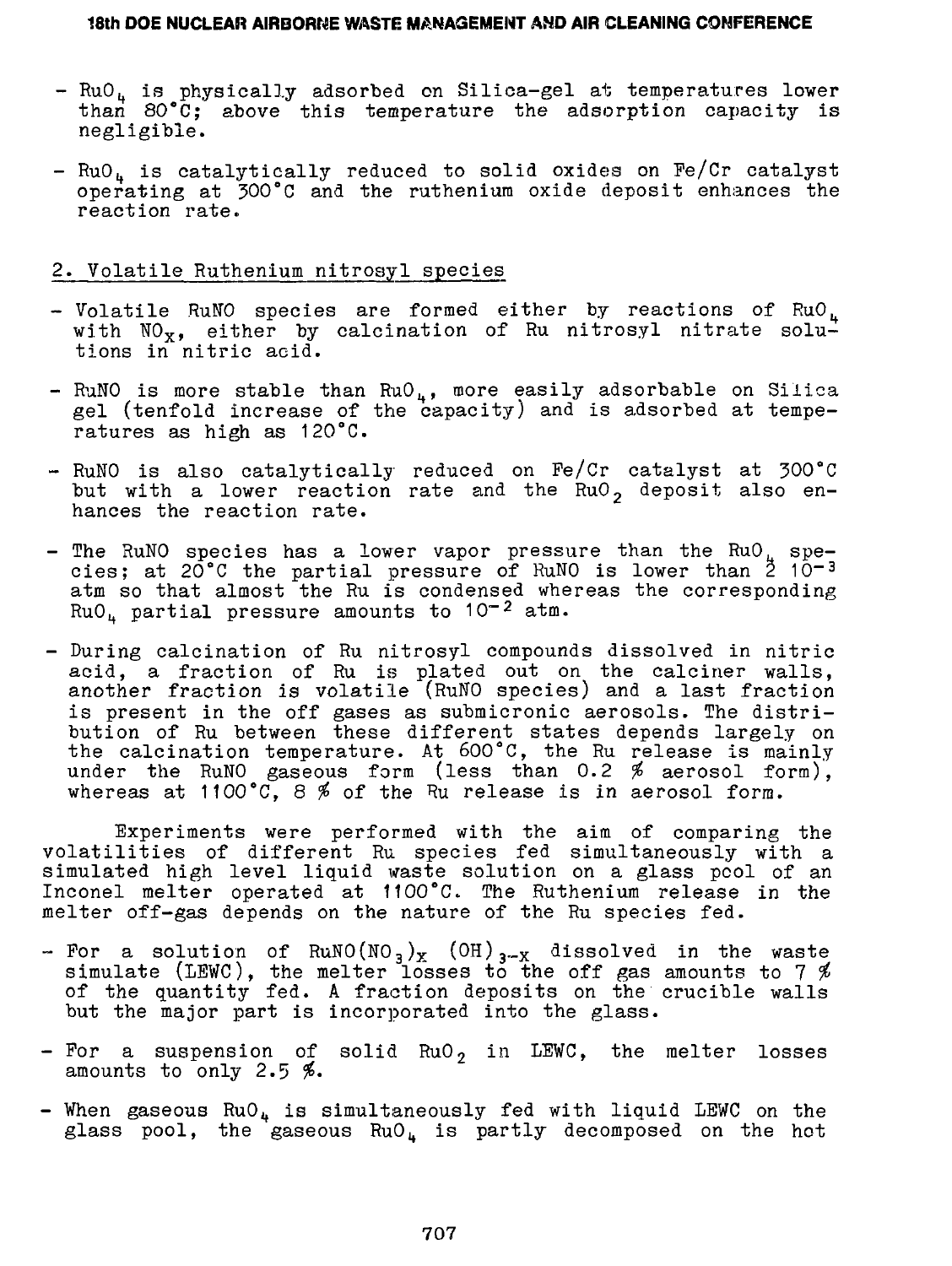walls of the crucible and only 12 to 30 % of the Ru fed is lost to the melter off-gas; only a minor fraction is incorporated into the molten glass.

#### III. Laboratory vitrilab unit

#### 5.1. Description of the laboratory units VITRILAB I, II and III

In the three vitrilab units, the liquid fed melter concept is used, but three sligthly different purification schemes are tested.

The glass melter is an Incoloy 825 crucible with a 2.5 kg capacity molten glass externally heated by a resistance furnace. The simulated liquid waste solution (LEWC) traced with Ruthenium-103, Cesium 134 and Antimony 124 is directly fed by a menbrane pump on the molten glass surface. The liquid through put on the melting surface area of 57 cm<sup>2</sup> varied between 20 and 40 l/h m<sup>2</sup>. The off gas purification line of the three vitrilab units is different  $(Fig, 1)$ .

In Vitrilab I, it comprises in series a packed bed dust scrubber, a specific Ru filter, an ejector venturi, a condensor and finally a washing bottle and an absolute filter.

In Vitrilab II, the specific ruthenium filter is removed and the condensor is installed between the dust scrubber and the ejector venturi.

In Vitrilab III, the specific ruthenium filter is removed and the positions of the condensor and of the ejector venturi can be interchanged by a by-pass valve system.

Liquid and gas samplings performed at various locations in these units allow to follow the evolution of the melter losses to the off-gas and to determine the efficiency of the off-gas cleaning system.

The particle size distribution of the aerosol present in the off-gas is determined by sampling with a cascade impactor followed by a condensor, a wash bottle and a final filter. The distribution between aerosol form and volatile form is determined with the same system where the impactor is replaced by a sampling filter.

### 3.2. Melter releases to the off-gas

5.2.1 . Ruthenium. The melter DP for Ru lies between 3-3 and 67 with a mean value of 10.8 corresponding to a 9.3 \$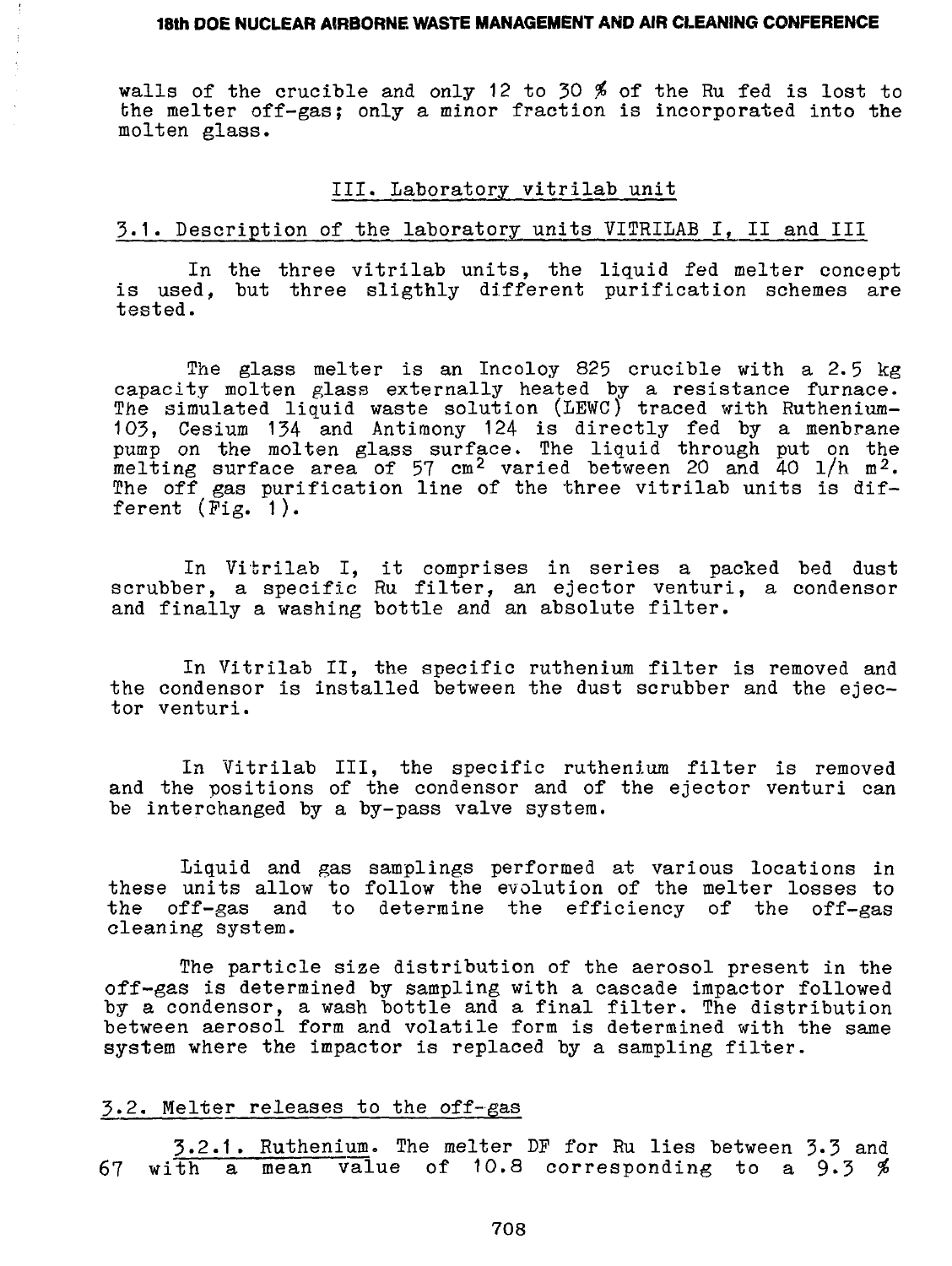entrainment. Generally, the entrainment by the off-gas in maximum at the start of a run and decreases as soon as a molten salt layer covers the molten glass surface. The particle size distributions, determined with a cascade impactor, appear all to be bimodal in nature. The large diameter component is deposited mainly on the first stage of the cascade impactor with a cut-off diameter of 14pm. The small diameter component is deposited on the last stages of the cascade impactor with cut offs of 2, 1 and 0.6  $\mu$ m. The rest is retained on the back-up absolute filter. The fraction of Ru found after the impactor represents the gaseous ruhenium release of the melter. The major part of this volatile component is found in the condensate. A low melter DP is always observed when volatile Ru species are formed. For two runs, with melter DF's of only 4.4 and 3-3 the volatile fraction of the ruthenium in the off-gas reached respectively 18 and 50 % of the total Ru loss to the offgas.

Ru losses during melter idling. If the melter, containing the glass-waste oxides mixture kept at high temperatures (1OOO°C), is sparged with air volatilization of certain glass components may occur during that period and so lower the global melter DP. (This situation is called 'idling melter"). For Ru, after glass refining during some hours, air sparging leads to a loss of 5 10-3  $\%$  to 2 10<sup>-2</sup>  $\%$  pro hour of the Ru activity present in the molten mixture. The particle size distribution of the aerosol during melter idling is shifted towards small values; all the activity is found on the last stage (cut-off of  $0.3 \mu m$ ) and on the back-up filter of the cascade impactor.

3.2.2. Cesium. The entrainment of Cesium in the off-gas varies widely between runs. The minimum and maximum entrainment observed are 0.3 % and 20 % respectively and the mean values for all the tests is 4  $\%$  corresponding to a DF of 25. The Cesium behaviour is quite different from the ruthenium behaviour. The fraction of Cesium in the entrained dust trapped on the first stage of the cascade impactor is also high (30 to 70 %), but the fraction of Cesium present on the last stage is always higher than the ruthenium or antimony fraction. That means that the melter release in the micron and submicron range is enriched in Cesium vs ruthenium and antimony. The fraction of Cesium still present after the cascade impactor is very low (from 0.1 to max 2 %) which means that cooling down of the gases to 120°C induces nearly total condensation of the volatile Cesium oxides to submicronic aerosols.

The Cesium release to the off-gas by air sparging during idling of the melter at  $1000^{\circ}$ C is one order of magnitude higher than the ruthenium loss. Off gas entrainments of 0.1 to 0.7  $\%$  pro hour of the cesium activity are measured during air sparging and this phenomenon can significantly lower the melter DP; for example after 15 hours of air sparging, the melter DP decreases from 24 to 9 for a mean hourly entrainment of 0.27 %.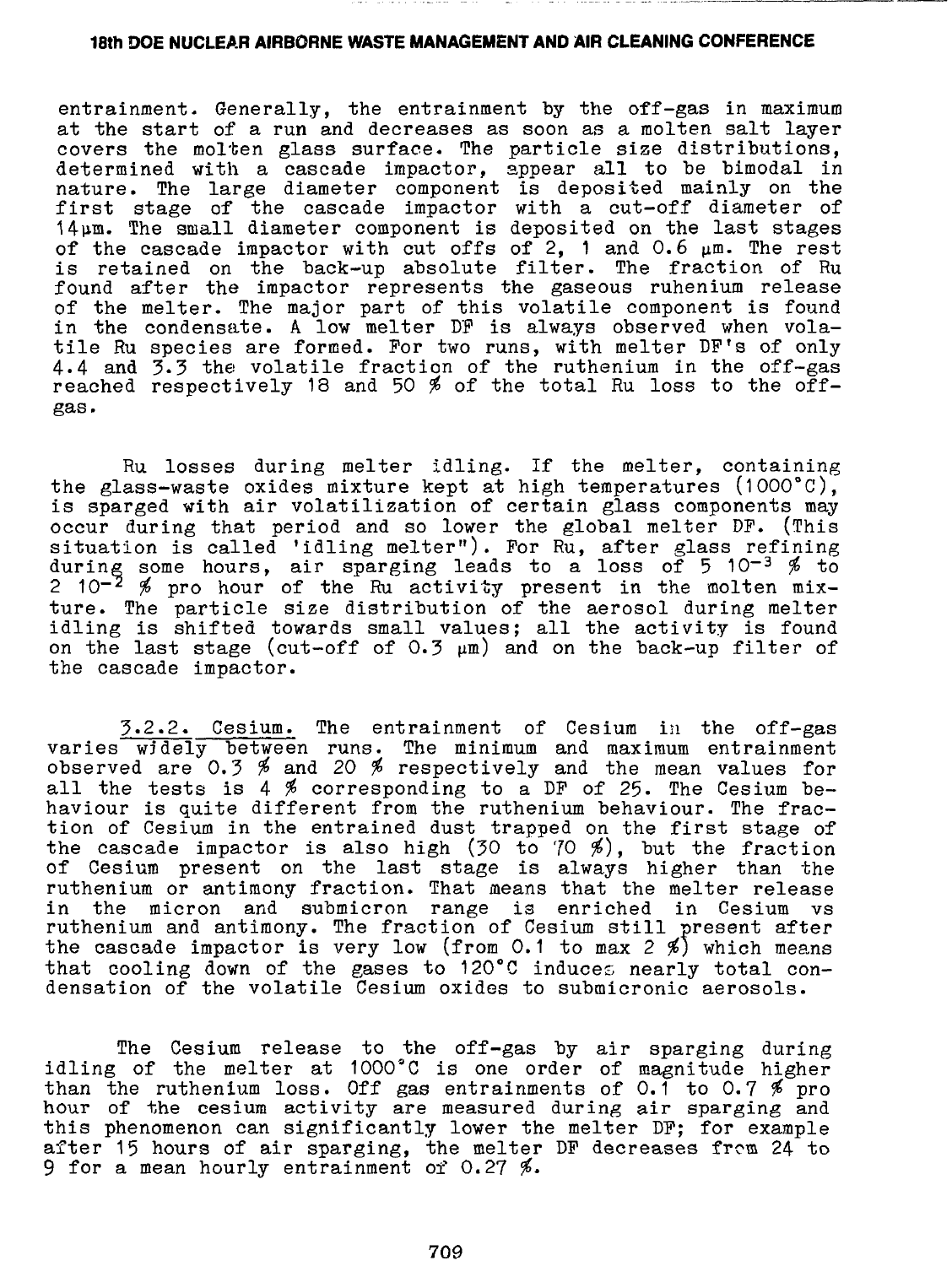3.2.3« Antimony. The melter DP for antimony lies between 58 and 2300 with a mean value of 260 corresponding to a  $0.4.$  # volatility which shows that antimony releases to the melter off gas are very low. The antimony entrainment during an "Idling test" is also very low; values from 4 to 6 10<sup>-4</sup> % of antimony entrainment pro hour from the glass melt were measured during 15 hours long sparging tests.

### 3.3. Packed bed dust scrubber

The characteristics of the dust scrubber and the values of the DP's are given in table I. In order to avoid an increase of the volume of the circulating solution of the dust scrubber, the scrubber operates at a temperature regulated in such a way that the water vapour content of the off gases does not condense out in this scrubber. The liquid flow is chosen to work below flooding conditions for the highest operating temperature.

3.3.1 . Ruthenium. The Ruthenium trapped in the circulating solution is only partially soluble in this weak acidic medium and ruthenium dioxide deposits rapidly in the solution and also on the Raschig rings of the packing. The mean DF of the Vitrilab III scrubber is one order of magnitude higher than the corresponding DF of I and II vitrilab unit. The dust scrubber III is 30  $\frac{3}{2}$  higher and has a free section 18  $%$  greater which means that the residence time of the gas is higher, which allows to work with higher liquid to gas ratio. When the volatile fraction at the melter outlet is high (Low melter DP), than the dust scrubber DP is very high (DF  $\sim$  10<sup>3</sup>). In these cases, the colour of the washing solution is orange-yellow characteristic of the presence in the weak nitric acid of several Ru nitrosyl nitrates complexes. On the contrary, when the melter DP is high and when the volatile fraction is low than the dust scrubber DP is lowered to values around 25. The aerosol leaving the dust scrubber has a narrow size distribution and volatile species are not any more present in the off gas. The activity mass median aerodynamic diameter of the aerosol leaving the dust scrubber lies between 0.6 and 0.9  $\mu$ m and the standard deviations varies between 1.25 and 1.4. This means, that when volatile ruthenium is present in the melter off gases, this species is completely washed out by the dust scrubber and the only species still present at the scrubber outlet is a sub-micronic aerosol.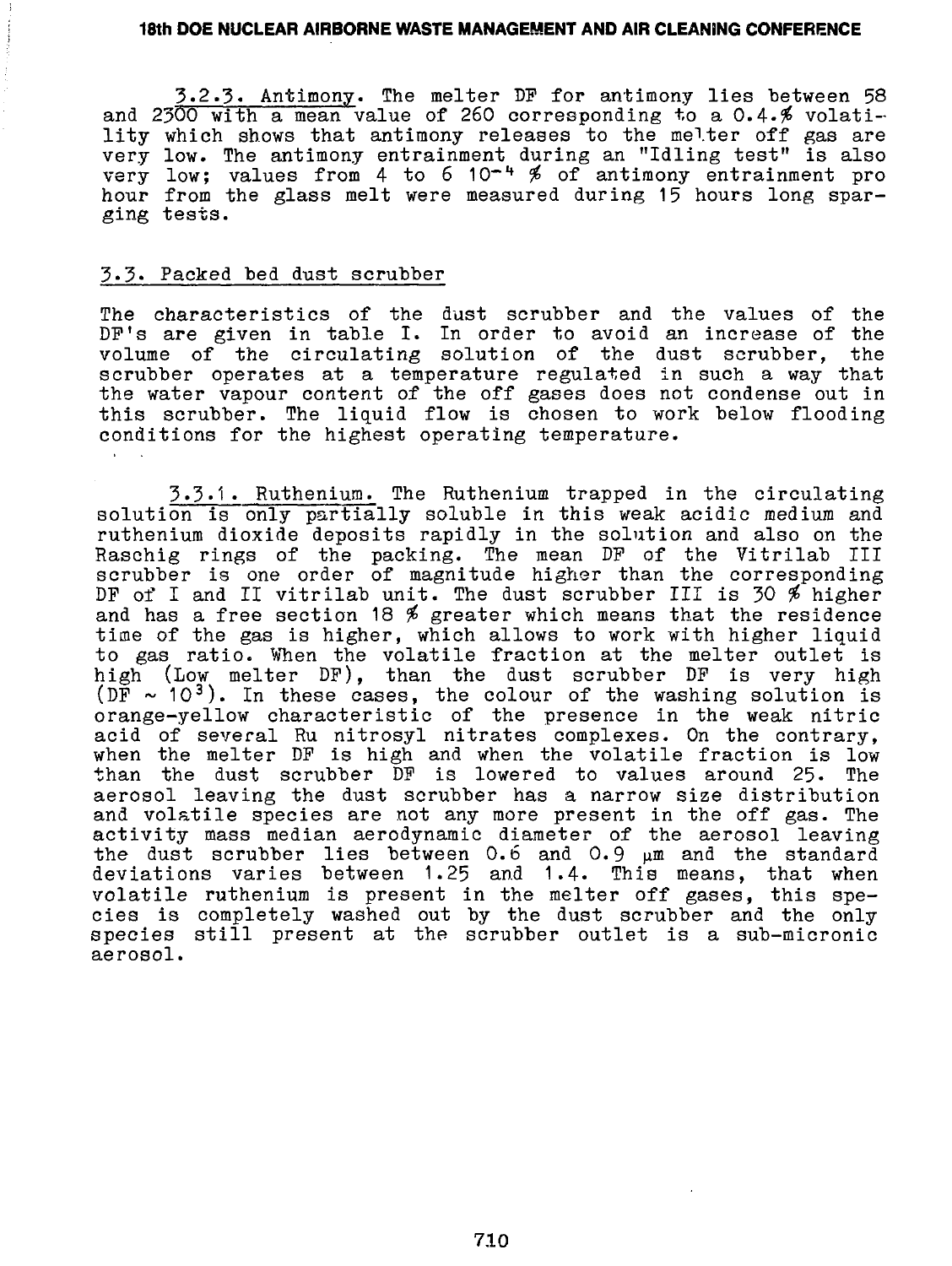| GEOMETRIC CHARACTERISTICS |                  |                           |              |  |
|---------------------------|------------------|---------------------------|--------------|--|
|                           | VITRILAB I       | VITRILAB II               | VITRILAB III |  |
| Diameter (cm)             | 5                | 5.8                       | 6.4          |  |
| Heigth (cm)               | 25               | 25                        | 35           |  |
| Packing                   | Raschig Rings    |                           |              |  |
| $\ddot{\ddot{\zeta}}$     | $D = H = 7$ mm   |                           |              |  |
|                           | $d = 4$ mm       |                           |              |  |
|                           |                  | OPERATING CHARACTERISTICS |              |  |
| Liquid flow (1/h)         | 100              | $80 - 100$                | 120          |  |
| Temperature (°C)          | $90 - 95$        | $90 -$<br>- 95            | $90 - 95$    |  |
|                           | DF FOR RUTHENIUM |                           |              |  |
| MIN                       | 10               | 7                         | 24           |  |
| MEAN                      | 20               | 22                        | 305          |  |
| MAX                       | 50               | 230                       | 2100         |  |
|                           |                  | DF FOR CESIUM             |              |  |
| MIN                       | $\ast$           | 1.7                       | 4.5          |  |
| MEAN                      | *                | 2.3                       | 19           |  |
| MAX                       | $\star$          | 3.3                       | 160          |  |
|                           | DF FOR ANTIMONY  |                           |              |  |
| MIN                       | $\star$          | $\star$                   | 20           |  |
| MEAN                      | ₩                | $\ast$                    | 58           |  |
| MAX                       | ₩                | ₩                         | 280          |  |

Table I. Packed bed dust scrubber

\* The corresponding tracer is not used.

During an idling test, the DP of the dust scrubber decreases towards values of 3 to 5- This decrese is clearly bound to the aerosol particle size decrease which lies in the sub-micronic range (lower than  $0.5 \mu m$ )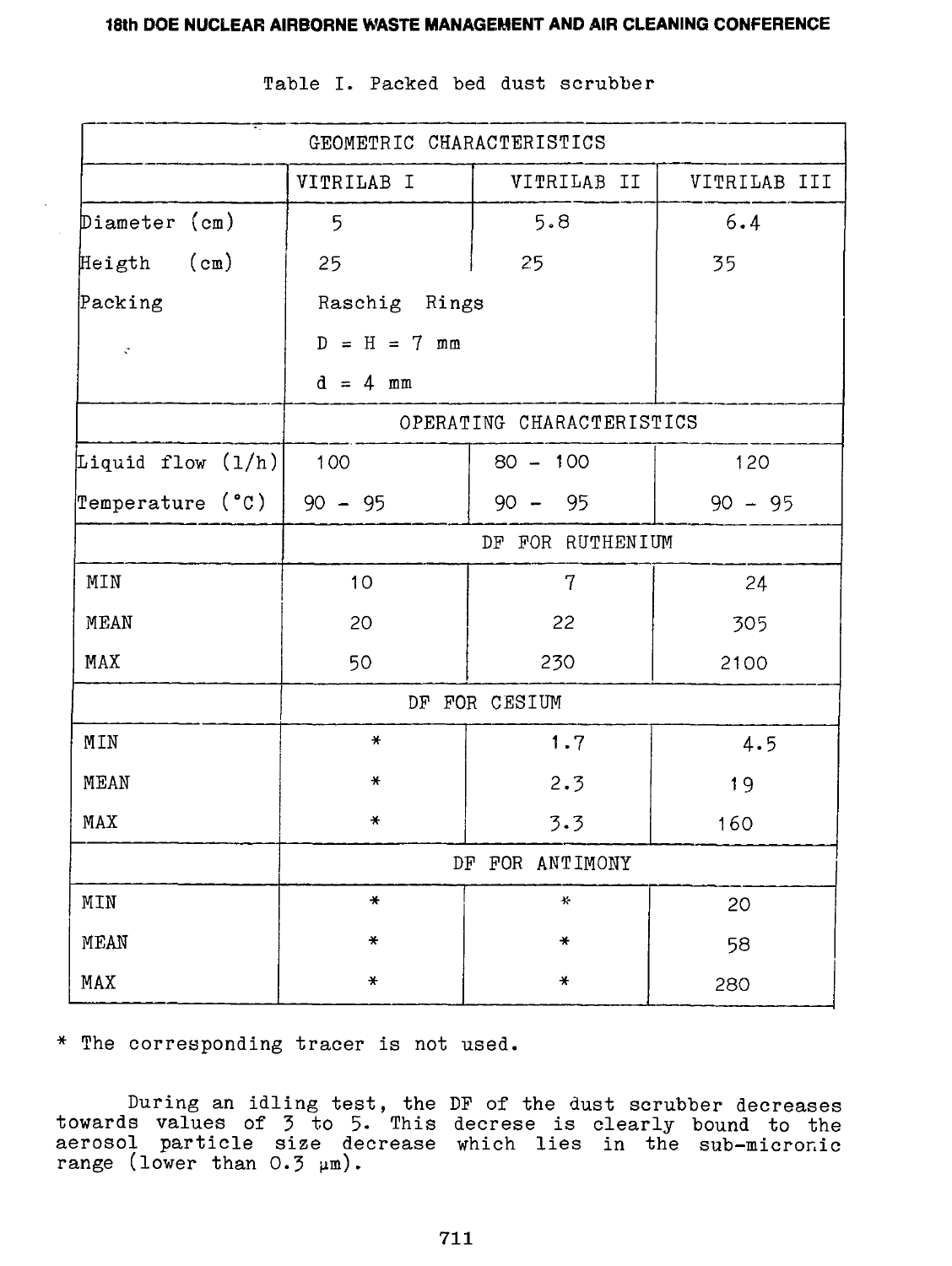3.3.2. Cesium. As shown in the table, the efficiency for Cesium is lower than for Ruthenium due to the fact that the melter release in the micron and sub-micron range are enriched in Cesium v.s. Ruthenium and to the fact that there is no volatile Cesium species still present in this temperature range. The dust scrubber DF during idling test is not strongly reduced v.s. the LEWC feed period which shows that the release mechanisms are probably not significantly different.

3.3.3. Antimony. Due to the high value of the melter DP and to the low concentration of Sb in the feed, the concentration of antimony in the off gas is 1000 times lower than Cesium. Nevertheless, the dust scrubber DP for antimony is higher than the Cesium DF, probably due to the fact that antimony is evenly distributed on the aerosols leaving the melter.

### 3.4. Specific volatile ruthenium trapping bed

As described with more details in 3, the second barrier for Ru in the off gas line as initially foreseen in the Pamela project, was a Silica-gel bed operating at 120°C. Such a filter, which had given favourable resuts when placed at the exit of a calciner appeared useless in the Vitrilab off gas purification line after the dust scrubber. A ferric-oxide chromium oxide catalyst operating at 300°C gave also very low DP's. This can easily be explained by the fact that these filters were developed to trap gaseous ruthenium species whereas it has been shown that after the packed dust scrubber the only species still present is a stable, non reactive submicronic aerosol. Therefore, it was decided to remove this unit from the off-gas line for the further experiments (Vitrilab II and Vitrilab III) and also to discard it in the design of the active Pamela plant.

### 3.5. Condensor

Although, the condensors in vitrilab II and III have not the same dimensions, no significant differences are observed between their performances. The condensors, placed after the dust scrubber, have roughly the same DP of 5 for the three elements. This suggest a similar trapping mechanism for the aerosols leaving the dust scrubber. The still entrained solid submicronic aerosols work as condensation nuclei and are retainable in the condensor thanks to their size increase.

During Idling test, the condensor DP decreases to 1. This is expectable, since there is no water condensation and moreover the aerosol particle size is decreased to values down to 0.3  $\mu$ m or less.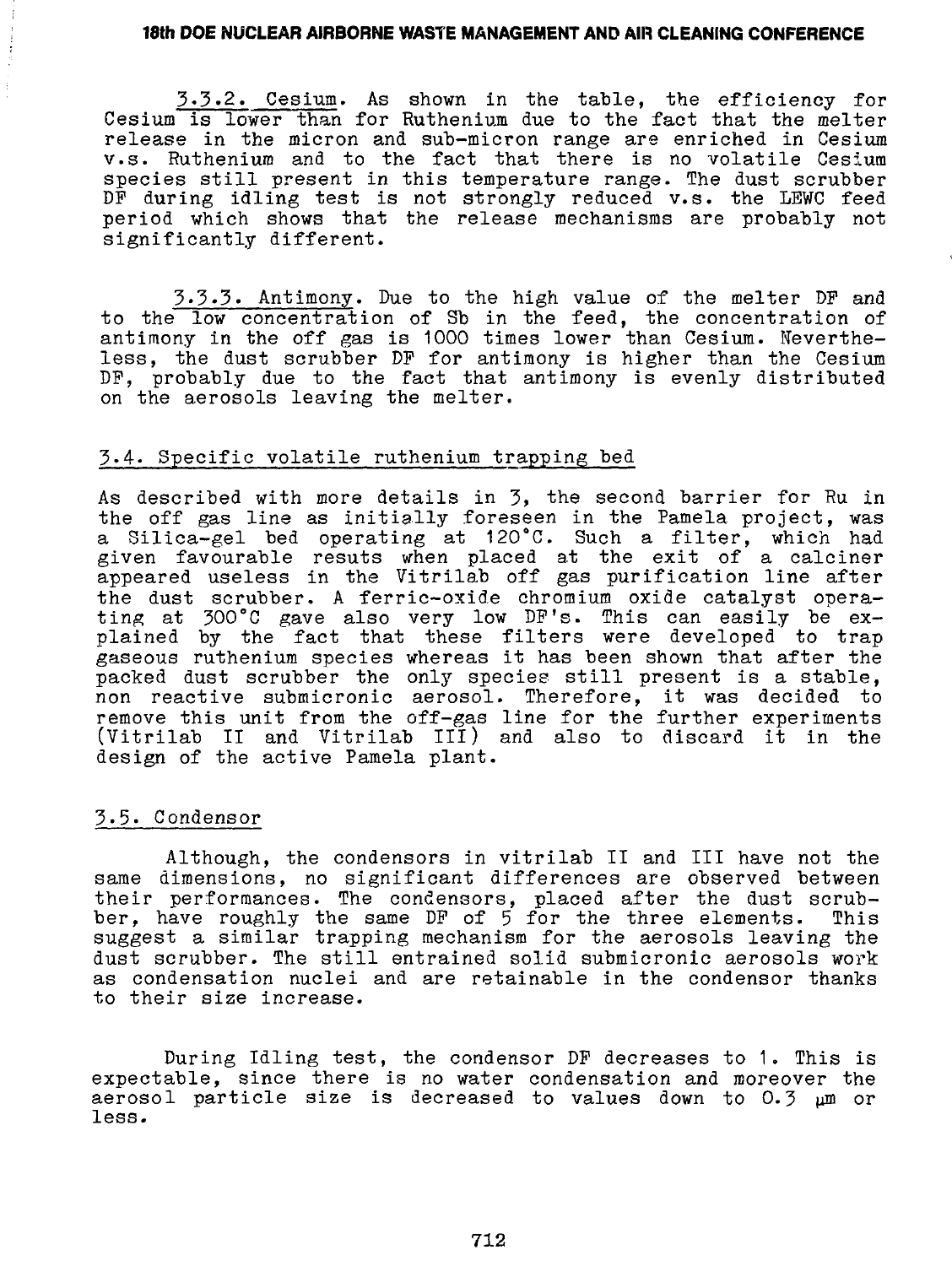#### 3.6. Ejector venturi

The ejector venturi operates at a nozzle pressure of 3 bars and a liquid flow rate of 300 l/h. The circulating solution is maintained at 30 to 48°C.

The ejector DF mean values (64 and 80) of vitrilab II and III do not differ significantly for ruthenium. (Table II) The DP variation is large since values ranging from 10 to 10<sup>3</sup> were measured. Generally, the DF of the ejector increases when the DF of the system melter-dust scrubber-condensor decreases and the DF decreases in the opposite case. The DF for antimony is similar to the Ru DF.

The DF's for Cesium are systematically higher than the Ru and the Sb DF's, this is perhaps due to the fact that Cesium species are soluble in the washing solution whereas ruthenium and antimony species are insoluble.

|      | Ruthenium DF       |                             |              |  |
|------|--------------------|-----------------------------|--------------|--|
| Unit | Vitrilab I         | Vitrilab II<br>Vitrilab III |              |  |
| MIN  | 10 <sub>o</sub>    | 16                          | 10           |  |
| MEAN | 25                 | 64                          | 80           |  |
| MAX  | 50                 | 1000                        | 290          |  |
|      | A.<br>Cesium<br>DF |                             |              |  |
| Unit | Vitrilab I         | Vitrilab II                 | Vitrilab III |  |
| MIN  | $\star$            | 1670                        | 80           |  |
| MEAN | $\ast$             | 4800                        | 256          |  |
| MAX  | $\ast$             | 14000                       | 5800         |  |
|      |                    | Antimony DF                 |              |  |
| Unit | Vitrilab I         | Vitrilab II                 | Vitrilab III |  |
| MIN  | $\ast$             | $\ast$                      | 18           |  |
| MEAN | $\ast$             | $\ast$                      | 60           |  |
| MAX  | $\ast$             | ₩                           | 226          |  |

Table II. Ejector Venturi

\* Tracer not used in this unit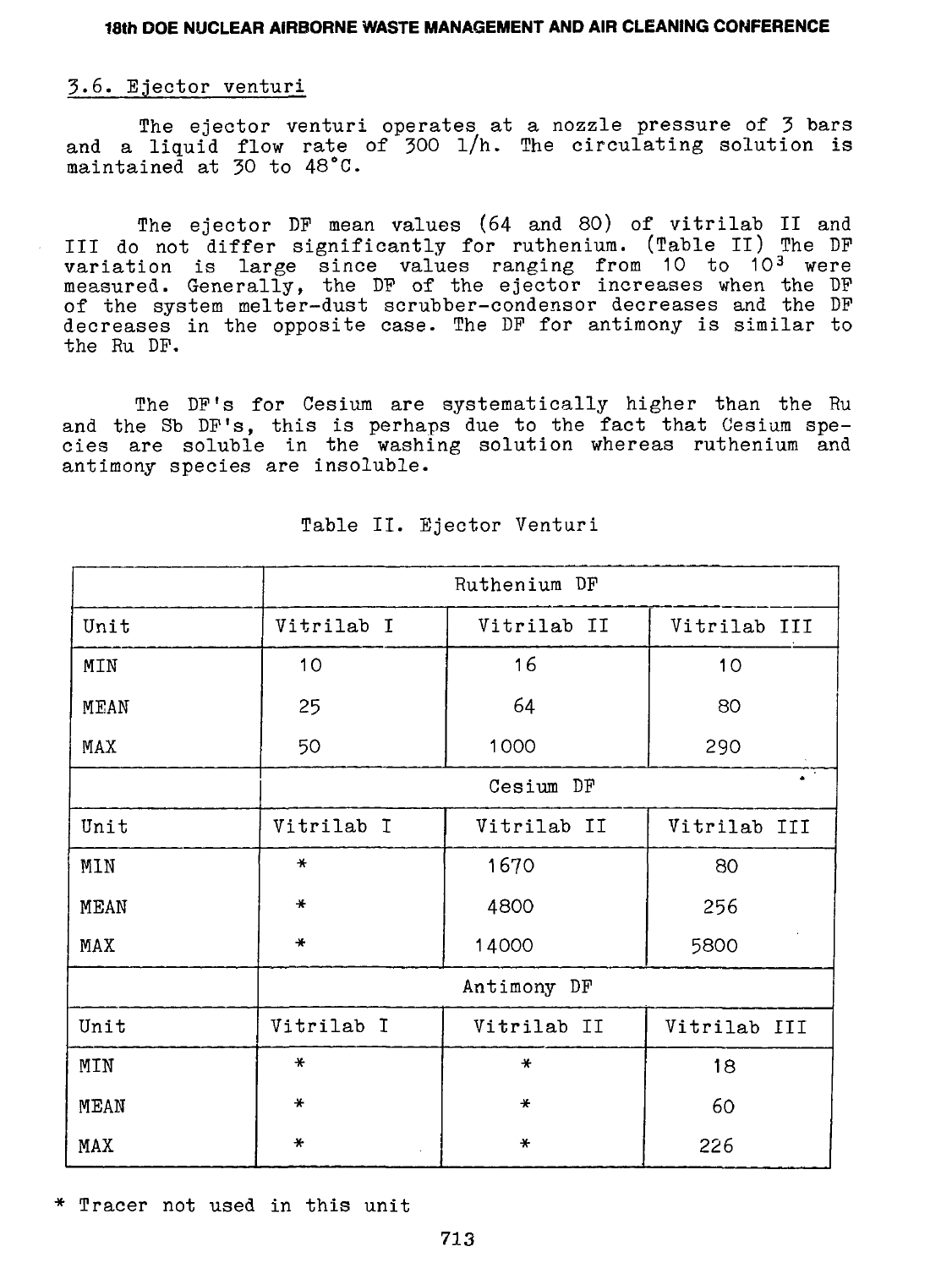# 3.7. Global DF of the system

The global DP of the system is the product of the melter DF and of the wet gas purification system DF.

The wet gas purification system is different in vitrilab I, II and II as shown hereafter.

- Vitrilab I : Melter dust scrubber I ejector venturi consensor - washing bottle
- Vitrilab II : Melter dust scrubber II condensor ejector venturi - washing bottle
- Vitrilab III : Melter dust scrubber III ejector venturi condensor - washing bottle.

The minimum, maximum and mean global DF values are given in table III.

Table III. Global DF's for the different Vitrilab Units

|              | Ru                  | $\mathbb{C}\mathbf{s}$ |                    |  |
|--------------|---------------------|------------------------|--------------------|--|
| VITRILAB I   | 10 <sup>4</sup>     |                        |                    |  |
| VITRILAB II  | $1.1 \cdot 10^{4}$  | $2.2$ 10 <sup>5</sup>  |                    |  |
| VITRILAB III | $2 \t10^{11}$       | $3.5$ 10 <sup>4</sup>  | 6.810 <sup>5</sup> |  |
|              |                     | MEAN GLOBAL DF         |                    |  |
|              | Ru                  | $\mathsf{Cs}$          | S <sub>b</sub>     |  |
| VITRILAB I   | 3.2.104             |                        |                    |  |
| VITRILAB II  | 1.1 10 <sup>5</sup> | 4.7.10 <sup>5</sup>    |                    |  |
| VITRILAB III | 3.810 <sup>5</sup>  | 1.7.10 <sup>5</sup>    | 2.5.106            |  |
|              |                     | MAX GLOBAL DF          |                    |  |
|              | Ru                  | Cs                     | Sb                 |  |
| WITRILAB I   | 10 <sup>5</sup>     |                        |                    |  |
| WITRILAB II  | 8.610 <sup>5</sup>  | 10 <sup>6</sup>        |                    |  |
| WITRILAB III | $2.10^{6}$          | 1.2 10 <sup>6</sup>    | 6 10 <sup>6</sup>  |  |

MIN GLOBAL DF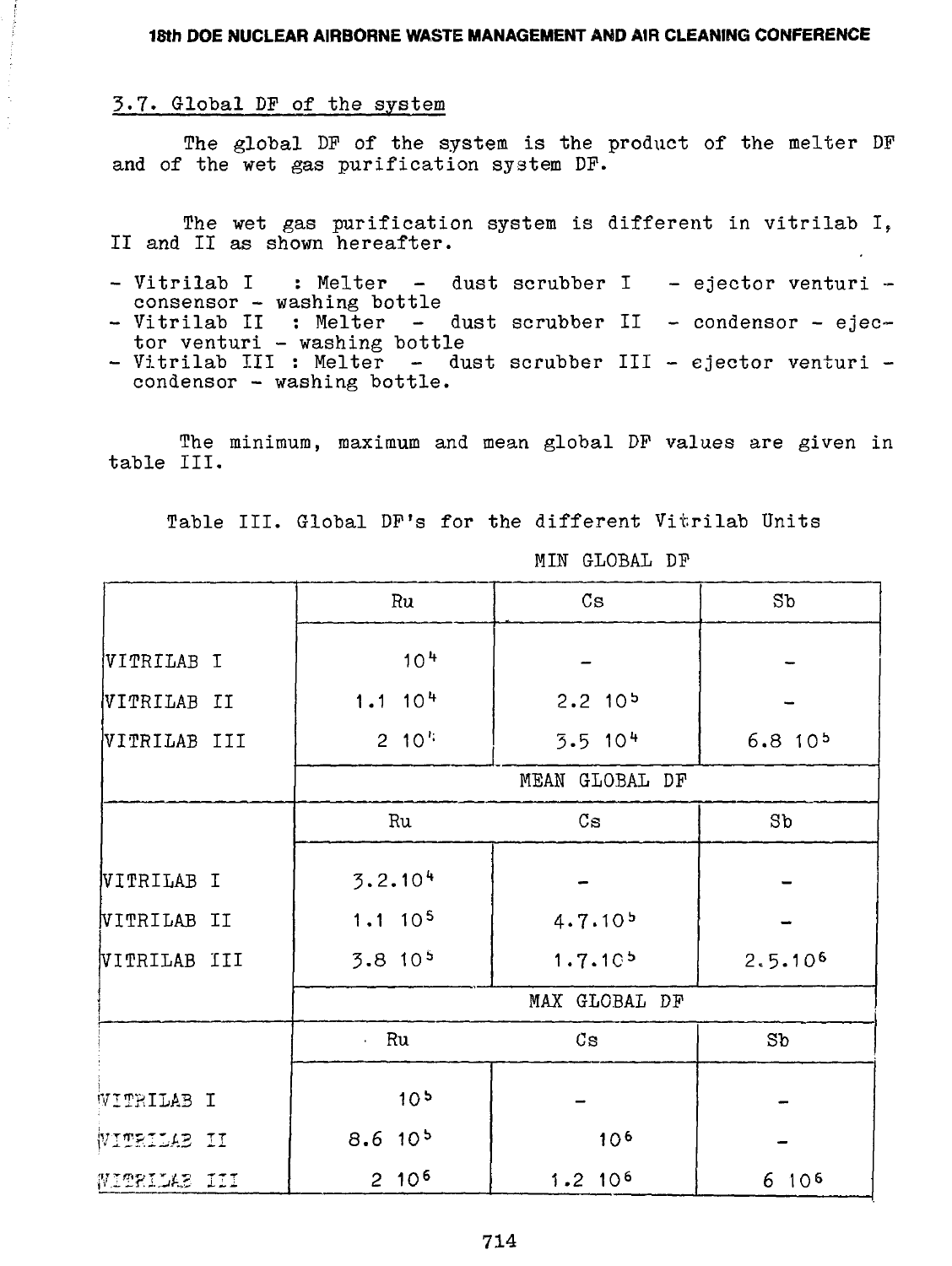# 3.8. Conclusion of the vitrilab tests

The series of tests performed in the various Vitrilab units has show, that the Ru and Cs losses to the raelter effluent are generally higher than 10 \$ whereas the Sb losses remain lower than G.2 #. For the vitrilab III unit, the release fractions for Ru at the absolute filter inlet ranges between 5 10<sup>-3</sup>  $\frac{d}{dx}$  to 5 10<sup>-5</sup>  $\frac{d}{dx}$  of the Ru fed, for Cs the corresponding release fraction ranges between 3 10<sup>-3</sup> to 10<sup>-4</sup> % and for Sb the release fraction ranges between 1.7 10<sup>-4</sup> to 1.7 10<sup>-5</sup> %.

Antimony, due to its low voiatility, will not be used in the RUPUS unit.

# IV. Semi pilot scale unit RUFUS

# 4.1. Description of the RUFUS unit

The spatial projection of the Rufus installation (Retention Unit for the Filtration of Unidentified Species) is given in fig. 2.

The main characteristics of the RUFUS installation are given hereafter.

4.1.1. Vitrification unit The vitrification unit comprises four elements.

- Vitrification oven : The crucible in Incoloy 825 has a molten glass capacity of 50 kg and the molten glass surface reaches 1328 cm<sup>2</sup>. The total available power delivered by external resistance he&ting elements can be varied between 8 and 9.6 kw.
- Molten glass feed : The glass frit from the dosing vessel is molten in an Incoloy crucible heated by a furnace of 2.2 kw and flows by gravity into the vitrification oven.
- LEWC liquid feed : The simulated LEWC solution is directly fed on the molten glass surface with a diaphragm dosing pump. The throughput during the tests was varied between 0.9 and  $1.9$   $1/h$ corresponding to  $6.3$  to  $14 \frac{1}{h}$  m<sup>2</sup> molten surface.
- Crucible emptying ; The emptying of the crucible is performed via a freeze valve and the receiver is installed in a heated box to minimize the thermal stresses during glass cooling.

# 4.1.2. Dust Scrubber

The dust scrubber is a packed bed countercurrent dust scrubber with a glass spiral ring packing. The column has a diameter of 100 mm and a packing height of 880 mm.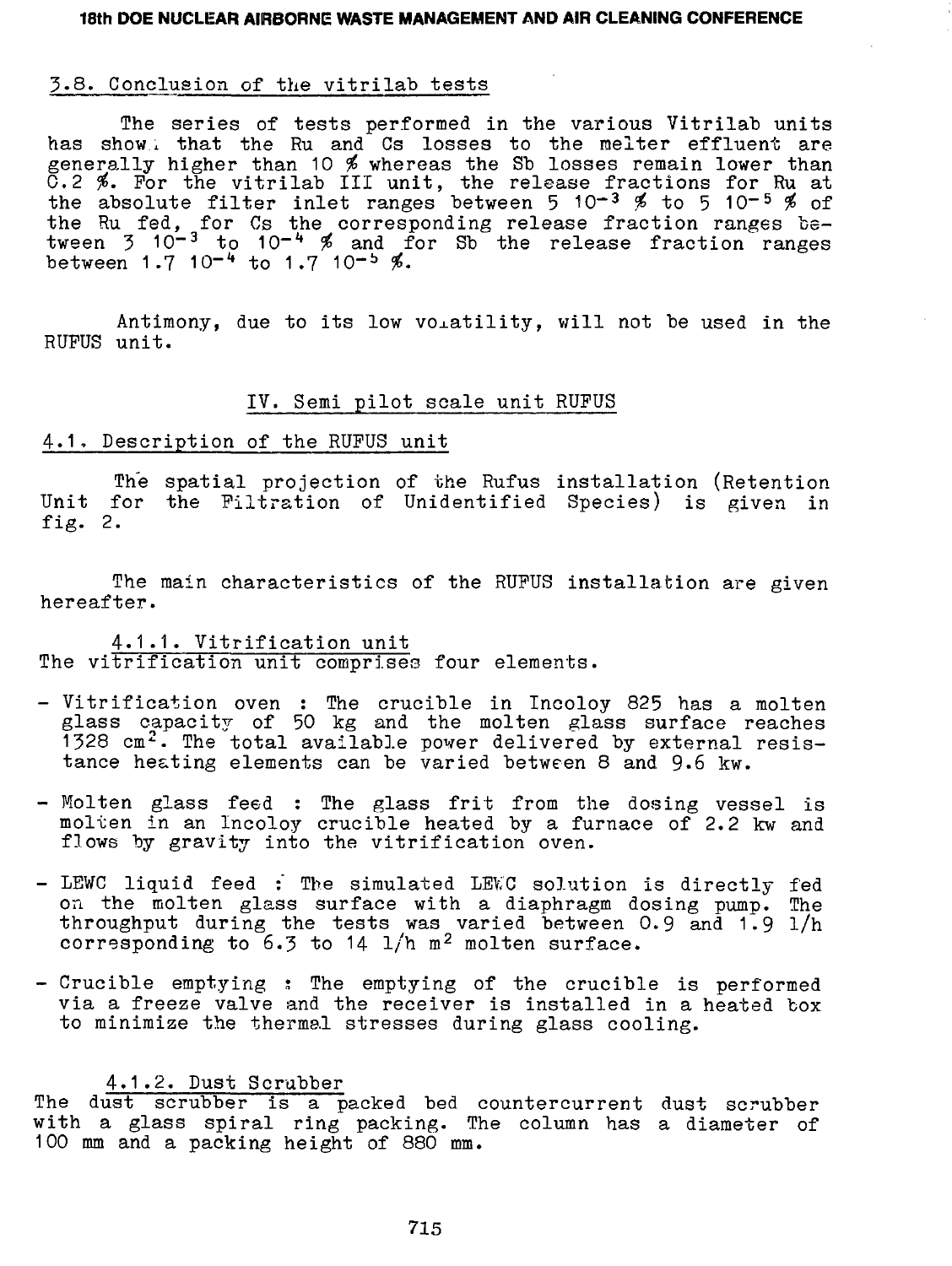4.1.5. Condensor The condensor is a spiral type industrial glassware condensor with an exchange surface of  $1.5 \text{ m}^2$ .

4.1.4» Ejector Venruri. The ejector Venturi is a SAPS stainless steel ejector operating at a nozzle pressure of 6 bars and a liquid flow of 500 1/h.

4.1.5. NOx washing columns. The NOx washing tower is a packed bed counter current column in industrial glassware with a packing of ceramic Raschig rings. The column has a diameter of 100 mm and two beds of 700 mm height.

4.1.6. Air Ejector. The installation is maintained in slight under pressure by a compressed air driven ejector placed at the end of the off gas purification after the final absolute filter. An under pressure of 10<sup>3</sup> to 1.5 10<sup>3</sup> Pa is maintained in the melter phenum by a guard siphon placed on the air inlet.

Two configuration can be chosen by a system of valves and by-pass :

- Configuration I Dust-scrubber/Condensor/Ejector Venturi/NO<sub>x</sub> Tower
- Configuration II Dust-scrubber/Ejector Venturi/ Condensor/NOx Tower

The dust scrubber operates always in a temperature range of 75-85°C so that the water vapour content of the off-gas remains nearly constant. The ejector venturi in configuration I operates always at low temperature (about 30°C) whereas in configuration II the ejector venturi can also be operated at 75-85°C so that the water vapour content of the off-gas remain nearly constant and so does also the ejector liquid volume.

# 4.2. Melter releases to the off-gas

The release of Ru and Cesium is determined by liquid sampling of the various scrub solutions and by gas sampling on absolute glass fiber filter. The activities of <sup>103</sup>Ru and <sup>134</sup>Cs are determine with a Ge (Li) detector

4.2.1. Description of the melter behaviour. During operation of the melter, three succeeding steps can be distinguished namely the LEWC feed period, the calcinate layer digestion period and the melter idling period.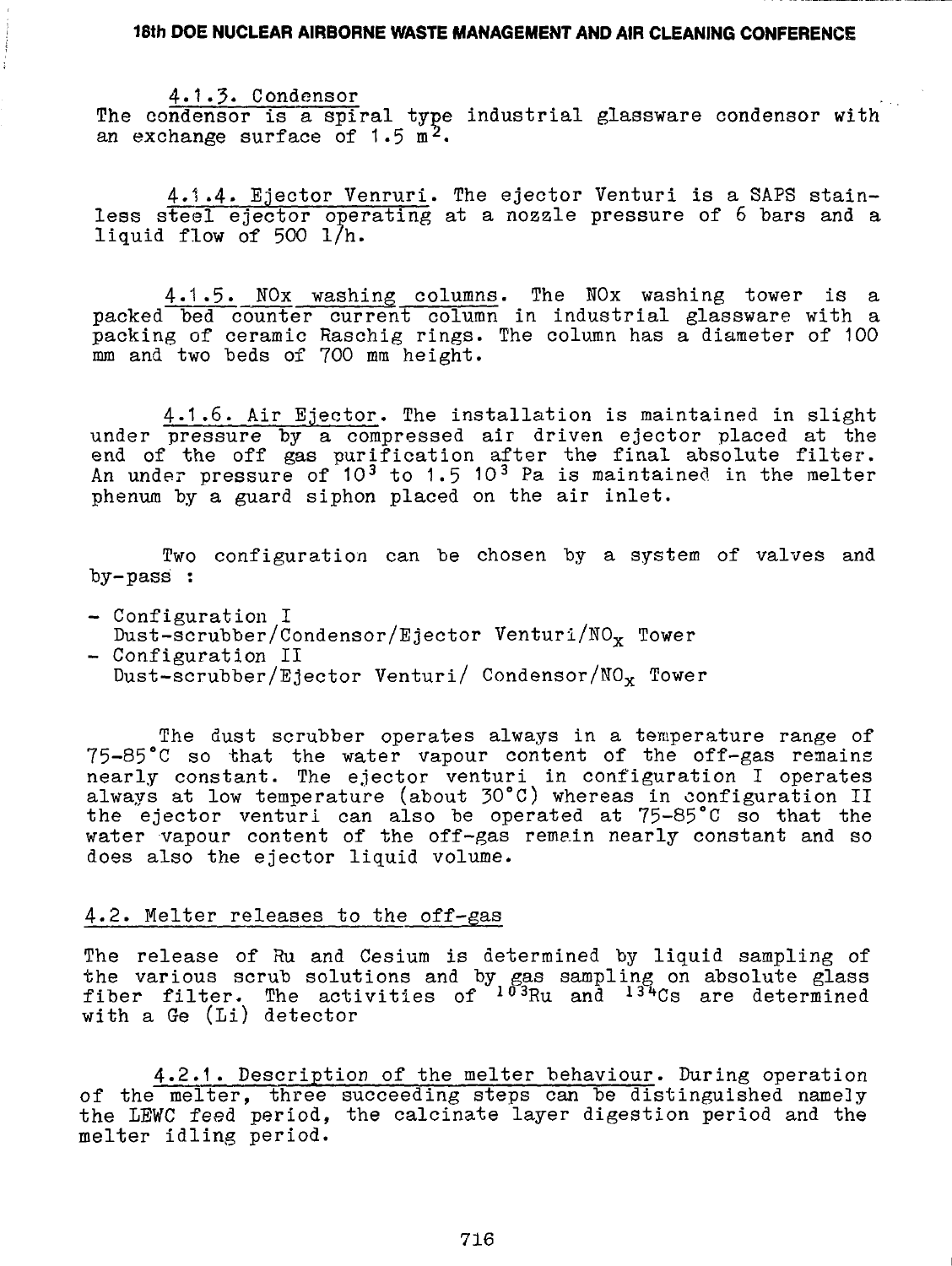- LEWC feed period

At the start of a run, the molten glass surface is at about 1050°C. The liquid feed on the molten glass surface induces a drop of temperature of the glass surface and a colder cap of drysolids is formed on the surface. If the liquid flow is sufficiently high, a liquid covered area will finally appear on the glass surface. The extend of the three zones (uncovered melt, dry solid layer, liquid covered area) depends mainly of the liquid flow rate, the heating power and the working time.

- Calcinate layer digestion period When the liquid feed is stopped, after vaporization of the remaining liquid phase, the calcinate layer is progressively decomposed into oxides which are incorporated into the mass of the glass to finally form an homogeneous waste oxides-glass mixture.
- Idling period

When the calcinate layer digestion period is finished, the molten glass surface has reached again a temperature of about 1050°C and the uncovered glass mixture-waste oxides is exposed to the sparging air.

In fig. 3, the temperature evolution of the glass surface is given in function of working time for two liquid flowrates.

4.2.2. Presentation of the results. The Ruthenium and Cesium release to the off-gas are different for each period. The main observations drawn from the 7 runs are the following :

- LEWC feed period

The Ruthenium and Cesium losses to the off-gas decrease when the mean temperature of the calcinate layer formed during LEWC feed decreases. This is illustrated in fig. 4 and 5, which gives the Ru and Cs fraction volatilized in function of the mean glass surface temperature. However, for Cesium, it seems that the volatility depends not only of the quantity of Cesium in the liquid feed but it depends also of the quantity of Cesium already present in the molten glass. When this fact is taken into account, the relationship between cesium volatility and mean surface temperature appears, indeed, more clearly.

- Calcinate layer digestion

The Ru and Cs losses to the off-gas are generally high during the first four hours after the feed stop and level off to a very low value whereas for Ce.jium the release tends to a roughly constant value. This is illustrated in fig. 6 for the run 6/10.

- Melter idling

Air sparging of the melter leads to low Ru losses of about  $3$  10<sup>-3</sup>  $\frac{4}{\pi}$  hour of the Ru activity in the molten glass whereas for Cesium 0.33 \$/hour is released to the off-gas.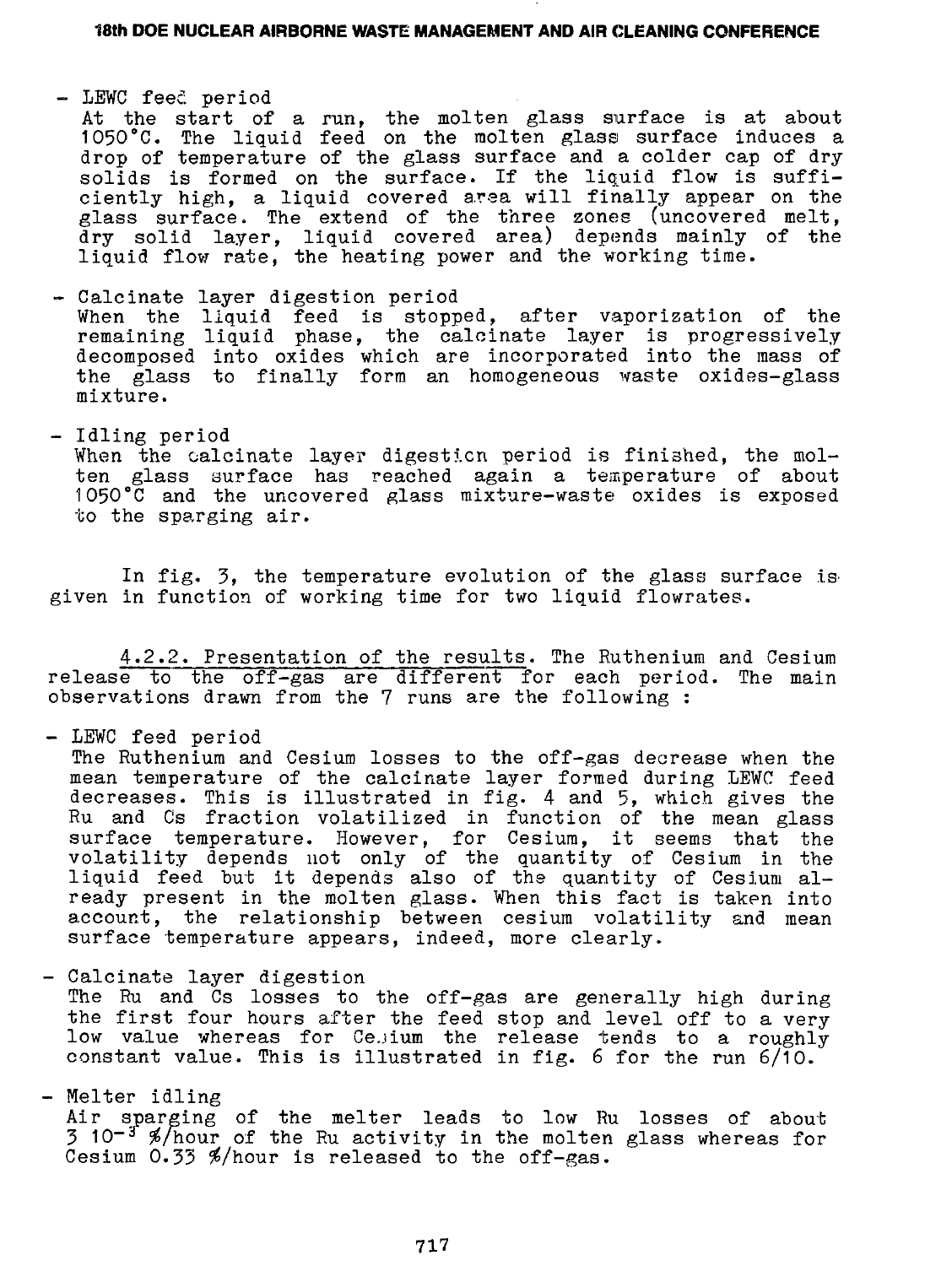4»2.3« Release mechanisms of Ruthenium and Cesium. The particle size distribution of the dust leaving the melter has not been determined, because the use of a cascade impactor in a gas with a high dust loading appeared practically not feasible. The results obtained in the vitrilab where some impactor data were collected had lead to the following observations.

- -- The Ruthenium loss of the melter is partly under the form of a volatile species, partly under the form of entrained dust and the rest is a submicronic aerosol. The distribution between these forms vary widely and mainly depends on the temperature at the molten glass surface.
- The Cesium release is partly under the form of entrained dust and partly under the form of submicronic condensation aerosols. At the low outlet temperature of the melter, no volatile species are still present. In general the aerosol size distribution is bimodal in nature. This suggests that the overall size distribution is composed of two independent components, each heaving its own characteristic size distribution. The large component is certainly associated with a gross entrainment mechanism whereas the small diameter component of the overall distribution is probably a volatilization/condensation process that occurs within the melter plenum.

The different behaviour of ruthenium and Cesium during the LEWC feed and during the idling test can be explained by differences in the probable release mechanism.

The gross entrainment mechanism result in a dust emitted which has the same composition as the LEWC feed. For the small diameter component, generally, the submicronic loss fraction is enriched in Cesium vs ruthenium indicating a different mechanism.

Ruthenium loss mechanism

The formation of volatile species  $\text{RuO}_{3}$  and  $\text{RuO}_{4}$  by  $\text{RuO}_{2}$ oxidation is very limited below 1200°C (Equilibrium constant K = 10 $^{-3}$  at 1200°C). Even formed, these volatile species are highly unstable at the outlet melter temperature and are again decomposed into  $RU0<sub>2</sub>$ . This mechanism is probably responsible for the Ru release during idling test.

During LEWC feed, volatile RuO4 can be formed by reaction between RuO<sub>2</sub> and NO<sub>2</sub> from 900°C (K = 10-<sup>1</sup> at 900°C). Again the gaseous RuO<sub>u</sub> is highly reactive and can at lower temperatures react with NO to give Ru nitrosylcomplexes or be decomposed again to solid  $RuO<sub>2</sub>$ .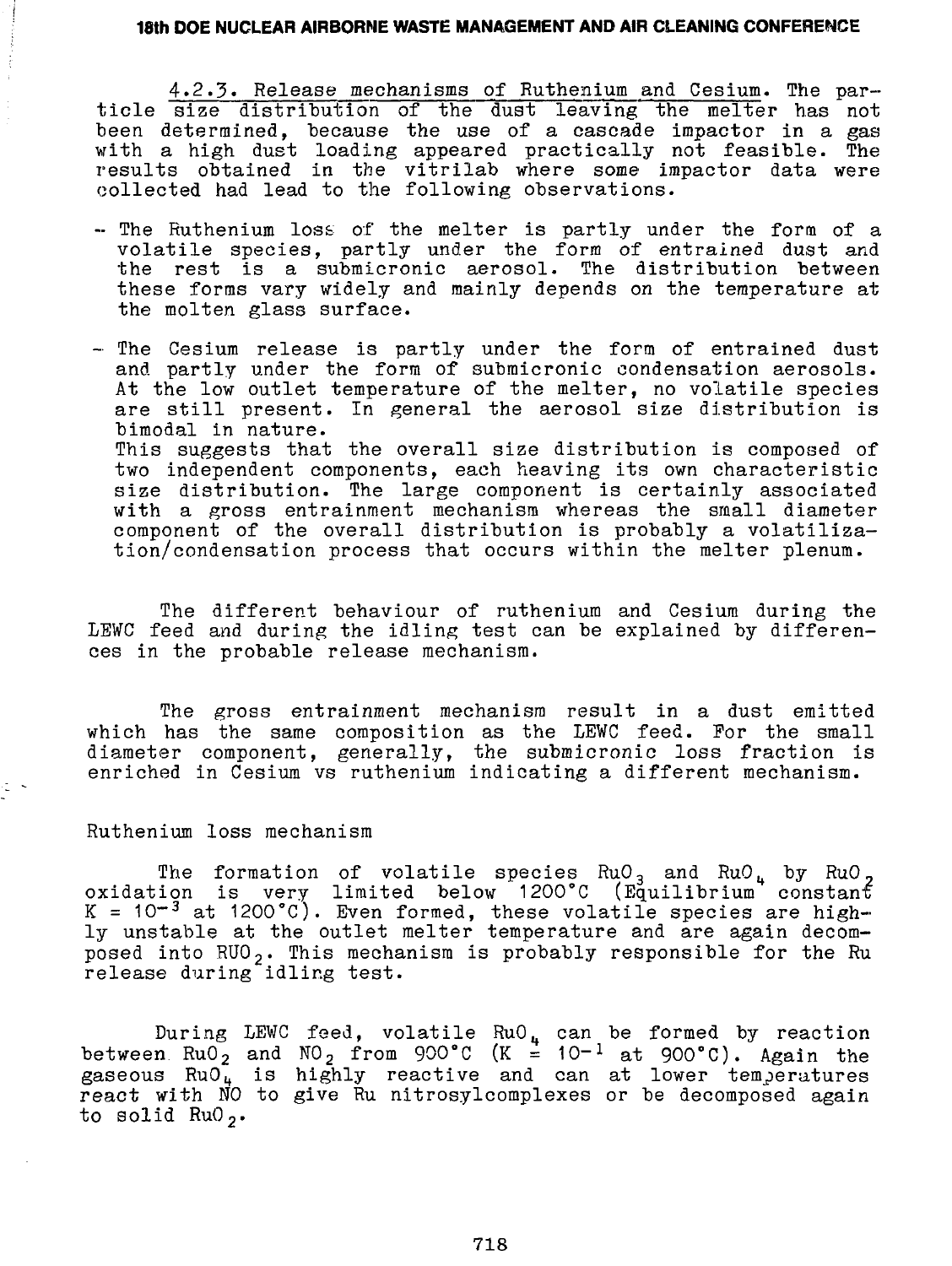Another way of volatile Ru formation and the most probable is the formation of a volatile Ru nitrosyl complexe by partial decomposition of the nitrosyl nitrate.

#### Cesium loss mechanism

Solid  $\texttt{Cs}_{\mathit{2}}\texttt{O}$ , formed by  $\texttt{CSNO}_{\mathit{3}}$  decomposition from 500°C onwards, can be transformed into volatile species in a temperature range of 750°C to 1200°C. Cooling of the gas induces condensation of these gaseous species to solid submicronic aerosols.

During LEWC feed, i.e. in the presence of great amounts of water vapour (till 50 %), volatile cesium hydroxides such as CsOH and (CsOH), can be formed. In the absence of water vapour, i.e. during calcinate layer digestion and idling melter, volatile species such as  $Cs0$  and  $Cs0<sub>2</sub>$  can be formed.

#### 4.3. Dust scrubber

#### 4.3.1. Operation of the dust scrubber.

- The liquid flow in the dust scrubber itself is fixed at 800 1/h corresponding to a liquid rate of  $102 \text{ m}^3/\text{h} \cdot \text{m}^2$ . The nominal gas flow amounts to 7.2 m<sup>3</sup>/h when the dust scrubber operates at 82°C corresponding to a water vapour content of 50 %, the normalised gas rate equals to 904 m<sup>3</sup>/m<sup>2</sup> h.
- During idling test, the gas flow amounts to 3.3  $\texttt{m}^3/\texttt{h}$  when the dust scrubber is operating at 40°C corresponding to a water vapour content of  $5\%$ .
- The by-pass liquid flow is kept at 300 l/h. The function of this flow is to clean the connecting tube between the melter and the dust scrubber.
- In practice, the temperature of the circulating liquid is kept between 75 and 92°C depending on the LEWC flow rate. The aim is to maintain the volume of the circulating liquid constant. In all the tests, the dust scrubber was operating at a higher temperature than the dew point of the gas so that a reduction of the circulating liquid volume was always observed - Generally the final volume was 70 to 80 # of the initial volume -
- In all the tests, an insoluble component appeared after some hours of operation. This insoluble component, essentially ruthenium dioxide, deposits in the circulating tank and on the packing.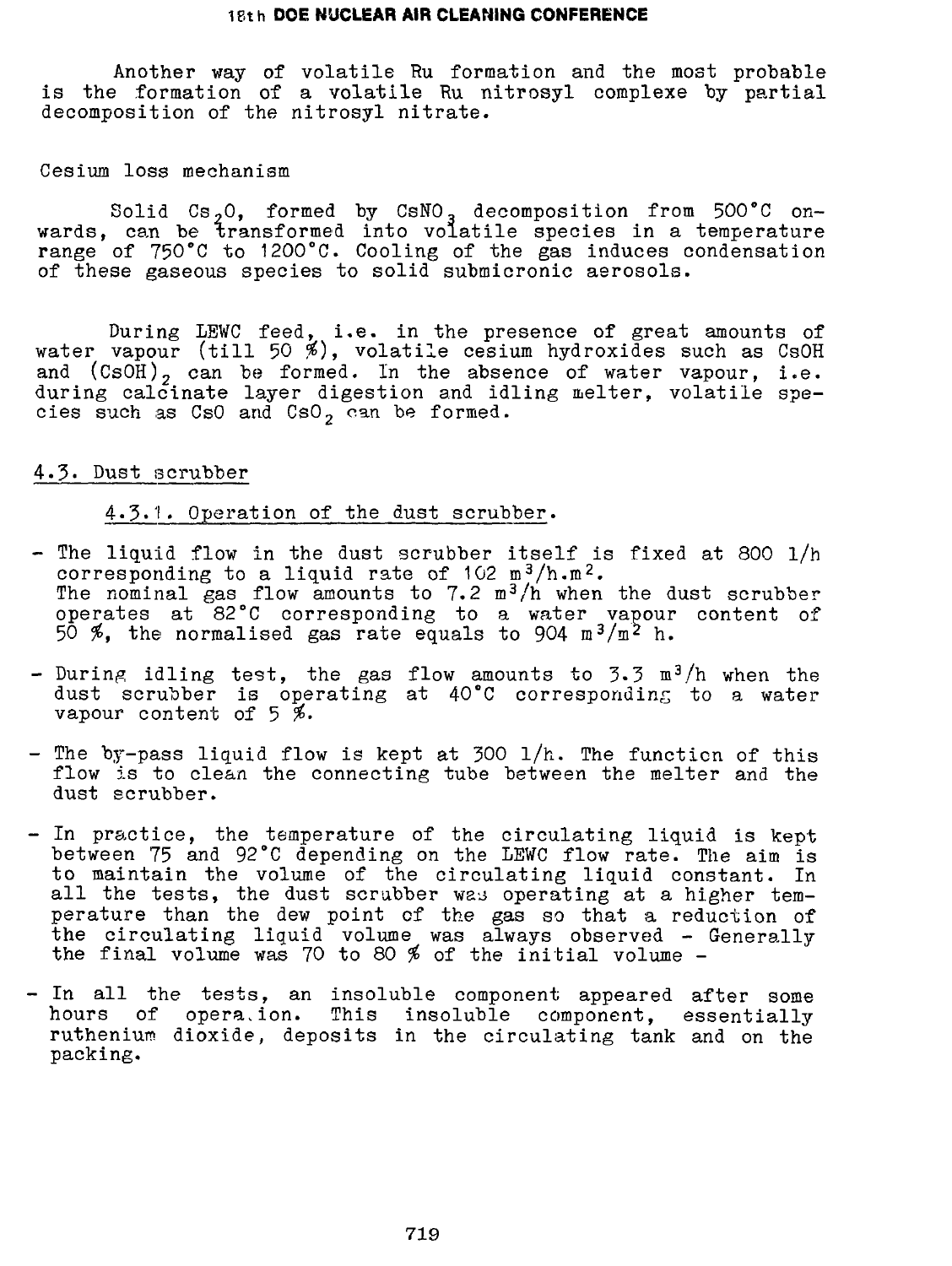### 4.3-2. Presentation of the results.

- Particle size distribution of the aerosol at the dust scrubber outlet

The particle size distribution of the aerosol leaving the dust scrubber has been determined by sampling with a low flow rate  $(1 \t m<sup>3</sup>/h)$  4 stages cascade impactor.

During LEWC feed and calcinate layer digestion, the major part of the aerosol leaving the dust scrubber is in the 0.3 to  $\bar{0}$ .5  $\mu$ m range. When the calcinate layer is nearly completely digested, the distribution is shifted towards smaller values concen- $\bar{t}$ rated of around 0.4  $\mu$ m. During idling test, the major part of the activity is found back on the back-up filter which means that the distribution is again shifted towards values smaller than  $0.4 \mu m$ .

#### - Distribution between soluble and insoluble form

As shown in the table hereafter, the Cesium trapped in the dust scrubber is nearly completely soluble whereas for Ru about 14 # of the total Ru trapped is not soluble and forms black ruthenium dioxide which deposits in the tank, on the spiral rings of the packing and in the pipes. It is obvious that the insoluble fraction will increase with the Ru trapped concentration. Indeed in the vitrilab laboratory installation, insoluble fraction of about 50 % were found for Ru concentrations of 200 mg/l.

|                      | $103_{\text{Ru}}$ | $134C_S$ |
|----------------------|-------------------|----------|
| insoluble %          | 1Δ                | 0.4      |
| concentration $mg/1$ | 90                | 150      |

#### - Dust scrubber DP

During normal operation i.e. during LEWC feed and calcinate layer incorporation, the mean DF for Ru reaches 5.5 and is always higher than the mean DP for Cs which only reaches 2.5» During idling test, the DP's for Ru and Cs decrease to respectively 1.9 and 2.1.

|                    | 103R <sub>U</sub>   |                |                     |                |  | 134Cg |
|--------------------|---------------------|----------------|---------------------|----------------|--|-------|
| DF                 | Normal<br>operation | Idling<br>test | Normal<br>operation | Idling<br>test |  |       |
| MEAN<br>MIN<br>MAX | 5.5<br>2.8<br>9.5   | 1.9            | 2.5                 | 2.1            |  |       |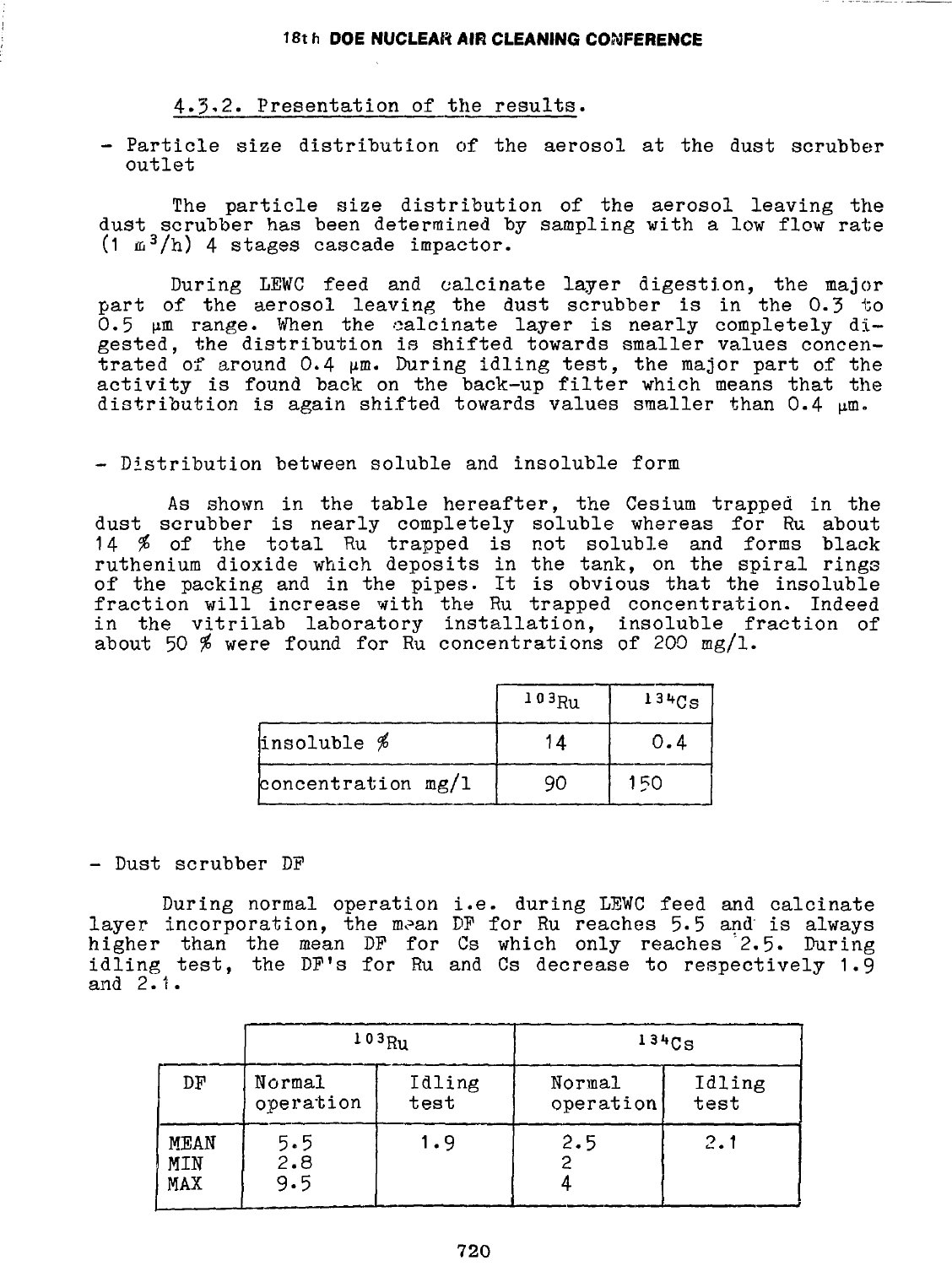The lower efficiency of the dust scrubber observed for Cesium is probably bound to a difference in particle size distribution at the dust scrubber inlet.

### Conclusion

The dust scrubber DP of the RUPUS unit is one order of magnitude lower than the dust scrubber of the vitrilab unit. Reasons for these differencies can be :

- a lower dust concentration at the melter outlet due to a higher ratio inert air/l LEWC for the Rufus  $(1.8 \text{ m}^3 \text{ air}/1 \text{ LEWC for})$ Rufus  $v.s.$  0.6 m<sup>3</sup> air/1 LEWC for the vitrilab unit)
- a different particle size distribution at the Rufus melter outlet
- a higher  $L/G$  ratio for the vitrilab (370  $1/m^3$ ) than for the  $Rufus$  (111  $1/m^{3}$ )
- a lower superficial gas velocity for the vitrilab (3 cm/s) than for the Rufus  $(25 \text{ cm/s}).$

### 4.4. Condensor and ejector venturi

### 4.4.1. Operation of the condensor and the ejector venturi

- 50 1 of drinking water is used as washing solution in the ejector-venturi. The liquid flow of  $0.5 \text{ m}^3/\text{h}$  obtained for a nozzle pressure of 6 bars induces a draft of 300 Pa on the gas flow.
- If the venturi solution is not directly removed, a deposit of ruthenium oxide can appear in the tank.
- Three different purification schemes have been tested : I Condensor followed by ejector venturi operating at 30°C II Ejector operating at 30°C followed by condensor III Ejector at 70-85°C followed by condensor.

In the cases I and III, the ejector washing solution volume remains nearly constant whereas in the case II the volume in the ejector steadily increases because it in fact, acts as condensor.

# 4.4.2. Decontamination factor of the ejector venturi and the condensor

Ejector venturi

The mean DF's obtained during the various runs are given in table IV. The main observations drawn from these results are :

- The over-all DP is always lower than the DP obtained during the feeding period of a run, this is probably bound to a shift of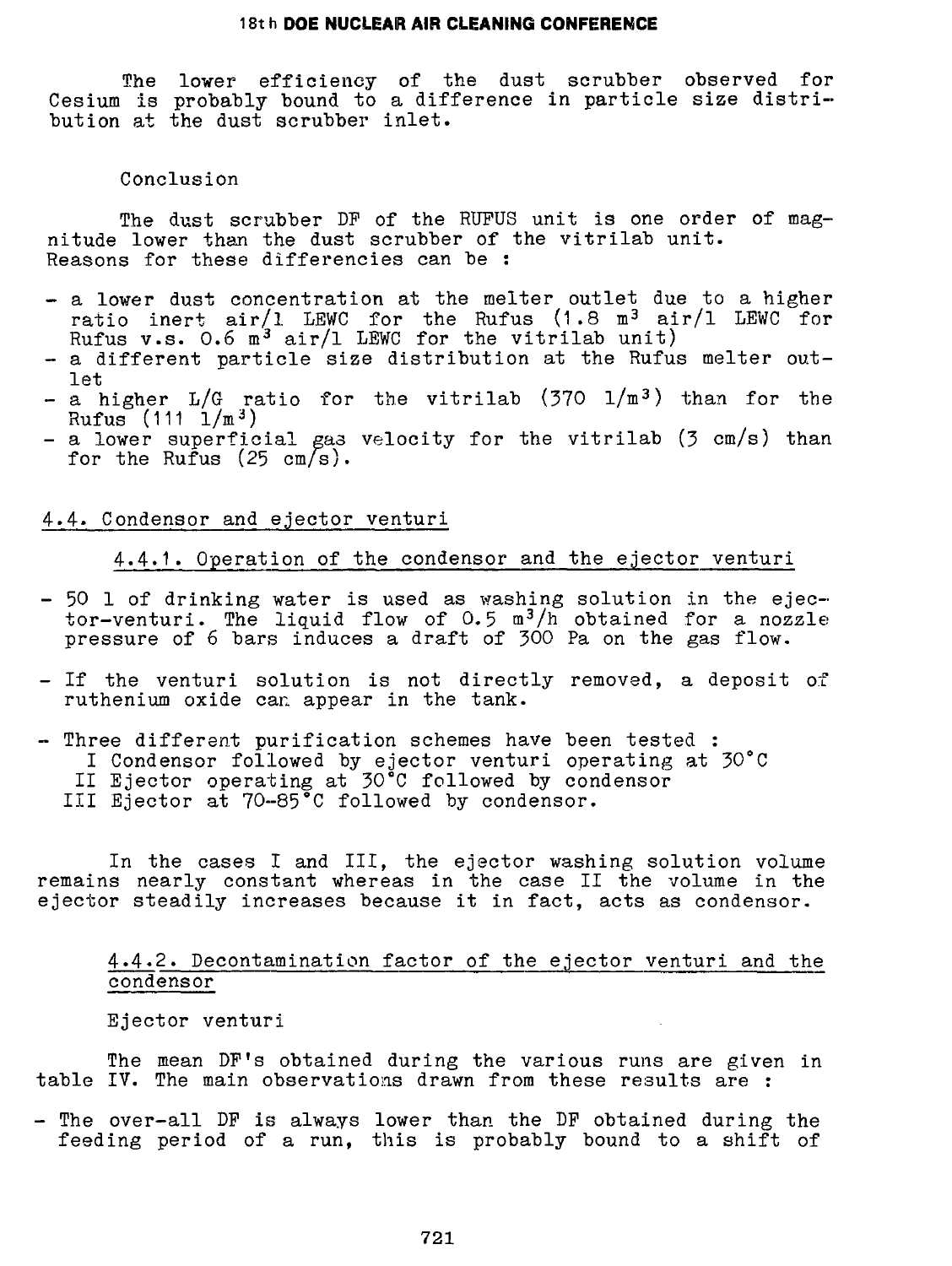the particle size distribution towards the smaller values and to a decrease of concentration in the gas effluent.

- $-$  The DF for Cesium is always lower than the Ru DF when no significant difference in the particle size distribution were observed.
- In spite of the small number of experimental runs for each configuration, it seems that the ejector shows the highest efficiency when it is used at a low temperature and after the condensor.

Condensor

The values of the operating temperature and the DF's are given in table V. The main observation drawn from these tests are :

- the condensor DF is generally lower for Cs than for Ru;

| Mean<br>DF<br>values | DF during<br>feed |     | Global<br>ħ۳ |     |
|----------------------|-------------------|-----|--------------|-----|
|                      | Ru                | Cs  | Ru           | Сs  |
| $DS-C-V$ (32 $°C$ )  | 670               | 109 | 240          | 122 |
| $DS-V (32 °C) - C$   | 99                | 65  | 66           | 43  |
| $DS-V$ (75 °C)-C     | 30                | 22  | 30           | 29  |

Table IV : Ejector Venturi DP in function of the chosen purification shemes

\* The operating temperature is given between brackets.

Table V : Condensor Df in function of the chosen purification scheme

|     | MEAN GLOBAL DF                             | Ru  | Сs  |
|-----|--------------------------------------------|-----|-----|
|     | ) Condensor at 30°C<br>Followed by E.V.    | 1.4 | 1.2 |
| IB) | Condensor at 30°C<br>After E.V. at 35°C    | 1.2 | 1.1 |
|     | Condensor at 30°C<br>After E.V. at 70-85°C | 4.6 | 2.4 |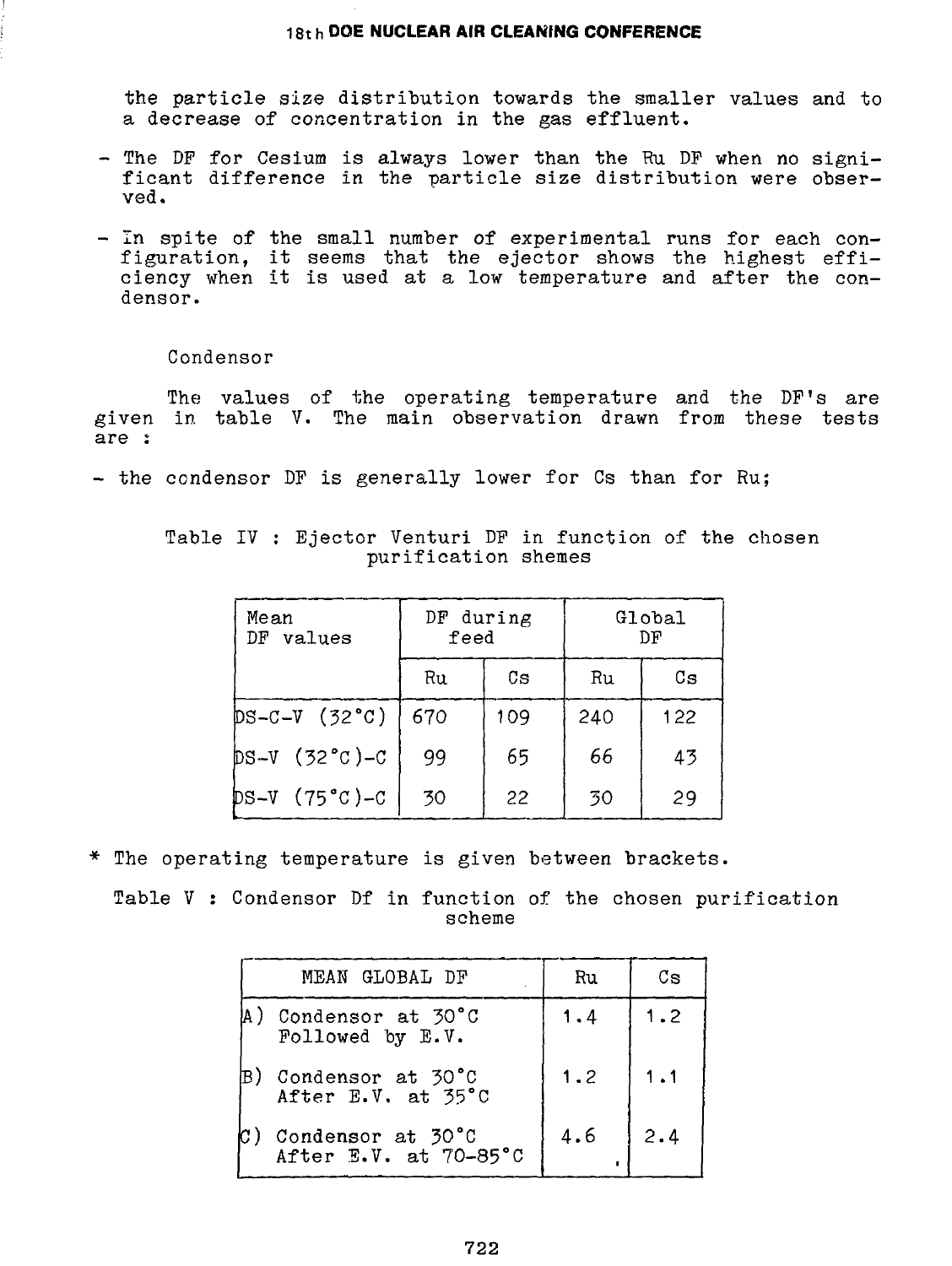- It seems that the best Df's are obtained when the condensor is installed after the ejector operating at high temperature. The activity ratio condensate/feed is given here after for the three purification shemes.

| activity in condensate       | Ru         | Сs                                 |
|------------------------------|------------|------------------------------------|
| activity in feed             |            |                                    |
| Scheme I $C-V^{32}$          |            | $3.10^{-5}$   1.5.10 <sup>-4</sup> |
| Scheme II $V^{32}-C$         | $2.10 - 5$ | $8.10 - 5$                         |
| Scheme III V' <sup>5-C</sup> | $6.10 - 6$ | $8.10 - 6$                         |

This table shows that the lowest activity level in condensate is found for the scheme III.

Comparison of the performance of the three purification schemes

The three purification schemes give total DP's which are of the same order of magnitude. Due to the small number of tests a choice can not be made on the basis of the total Df for condensor and Venturi-ejector together.

All the three schemes have their advantages and disadvantages which are summarized here after.

|      |                 | ADVANTAGES                                                                                       | DISADVANTAGES                                                                      |
|------|-----------------|--------------------------------------------------------------------------------------------------|------------------------------------------------------------------------------------|
|      | $C - V^{30}$    | - Venturi operates at low<br>temperature<br>- Constant washing<br>solution volume                | - Highest activity level<br>of the condensate<br>- water cooling of the<br>venturi |
| lt I | $V^{30} - C$    | Venturi operates at low<br>temperature and can act<br>as a condensor (which<br>can be suppressed | Increase of the washing<br>solution volume                                         |
|      | III $V^{75}$ -C | Lowest activity level of<br>the condensate/constant<br>volume of the washing<br>solution         | Venturi works at high<br>temperature                                               |

The choice between the different possibilities can then be governed by the recycling philosophy adopted in the process.

 $\omega_{\rm{th}}$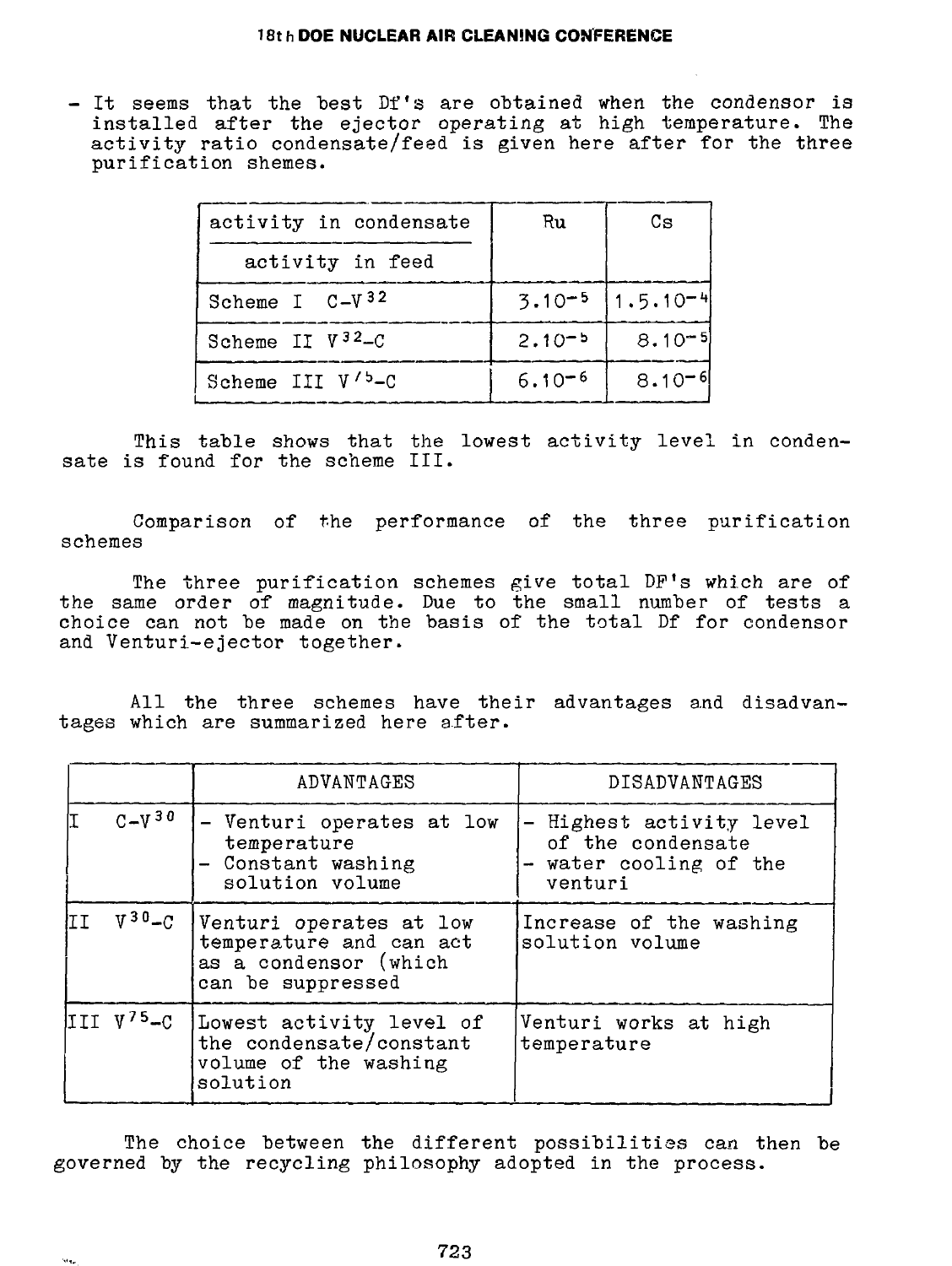For the schemes I and III, the constancy of the washing solution volume, in the ejector, allows to recycle a small fraction of the solution to the melter feed without the need of an evaporator.

For the condensate recycling, which needs always an evaporator, the scheme III is the most advantageous since the activity levels handled are one order of magnitude lower than for scheme I.

For the scheme II, a volume equivalent to the waste volume fed must be removed and sent to an evaporator prior to go to the melter.

4.5.  $NO_x$  washing tower

# 4.5.1. Operation of the  $NO_x$  washing tower

20 1 of drinking water solution are used as washing solution in the  $\texttt{NO}_\textbf{X}$  tower. The liquid flow varied during the tests between 300 and 500 l/h with a corresponding pressure drop op 800 to 2000 Pa.

### 4.5.2. Efficiency for the removal of Cs and Ru

The main operating parameters as well as the DF's values for Ru and Cs are given in table VI. The DF and the gas pressure drop increase with the liquid flow

rate. A reasonable DF is obtained when the  $\mathtt{NO_{X}}$  scrubber operates near the flooding point of the column (Flooding point  $L = 600$  l/h,  $G = 3 \text{ m}^3/h1$ .

| Date                                                | Gas flow<br>ratel<br>at 40°C           | Liquid flow Pressure<br>$_\mathrm{rate}$ | drop                                                          |            | Global<br>DF                               |  |
|-----------------------------------------------------|----------------------------------------|------------------------------------------|---------------------------------------------------------------|------------|--------------------------------------------|--|
|                                                     | $m^3/h$                                | 1/h                                      | Рa                                                            | Ru         | Cs                                         |  |
| 02/08<br>110/08<br>11/08<br>27/09<br>29/09<br>06/10 | 3.1<br>3.1<br>3.1<br>3.1<br>1.7<br>3.1 | 300<br>300<br>350<br>400<br>450<br>500   | 800<br>800<br>1000<br>1200-1500<br>1600-1700   2<br>1800-2000 | . 6<br>1.4 | 1.3<br>1.2<br>$\cdot$<br>. 4<br>1.8<br>3.4 |  |

#### Table VI  $NO<sub>x</sub>$  washing tower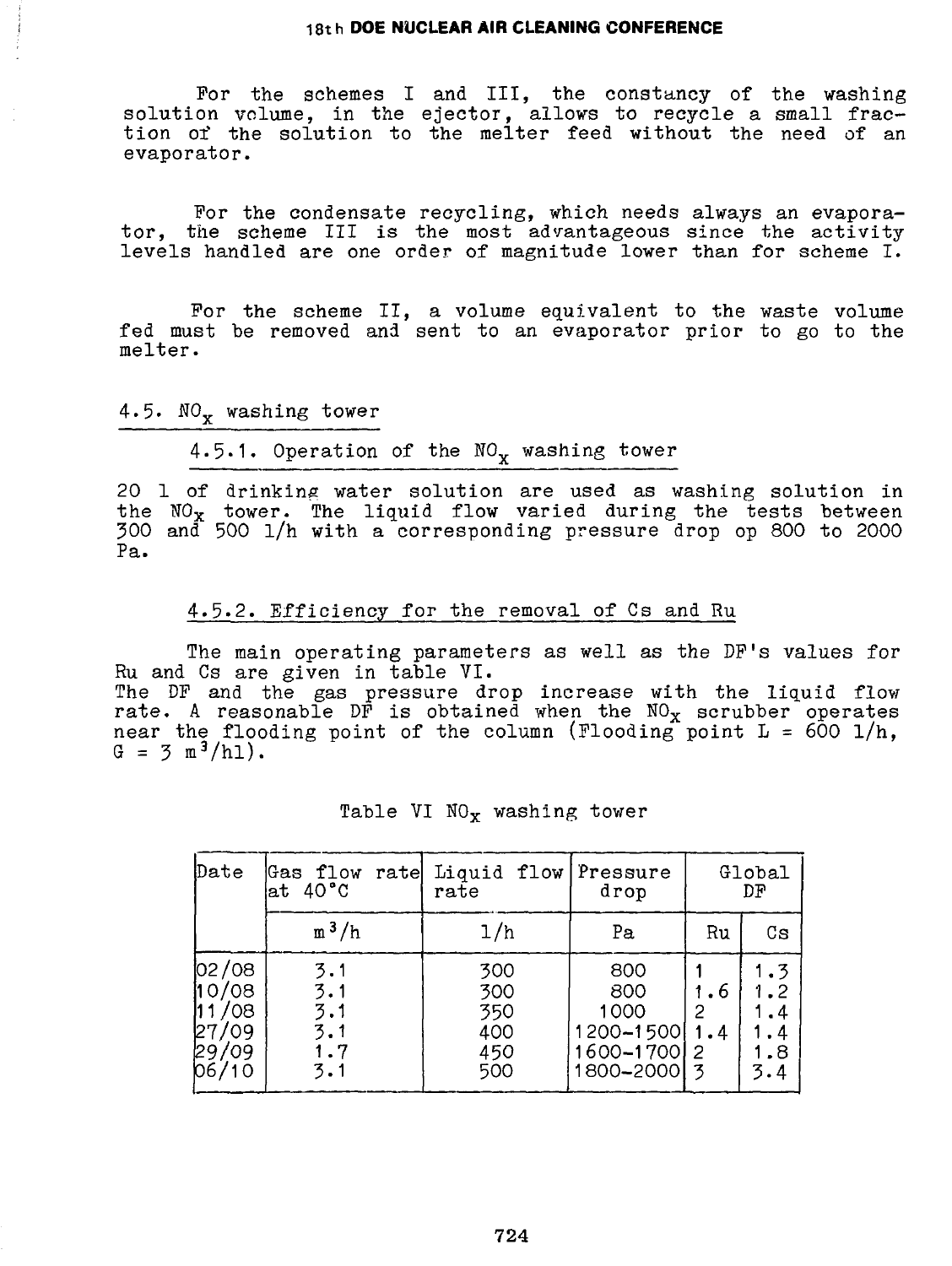#### V. Comparaison with the Pamela design DF's

Table VII and table VIII give a comparaison of the results obtained in RUFUS with the PAMELA design values. The DF obtained in the gas purification train RUFUS are lower than the PAMELA design values.

For Ru, it appears that the weak points in the purification systems are the dust scrubber and the condensor. The venturi ejector shows a better efficiency than expected. The  $NO_x$  dust scrubber has a DF which is of the same order of magnitude as the design value.

Por Cs, it appears that the melter loss is greater than the design value (16 to 25  $\frac{25}{100}$  instead of the expected 4  $\frac{25}{100}$ . The weak points in the purification system are also the dust scrubber and the condensor whereas the ejector and the  $\mathtt{NO_{X}}$  tower satisfy the requirements. Several actions can be undertaken in order to improve the system DP for Ru and for Cs.

#### 5.1. Reduction of the melter losses

- Long duration tests with a constant covering of the molten glass with a calcinate layer give generally lower losses for Ru and Cs due to the lower temperature at the top level of the melt. Ru release of 15  $\%$  and Cs release of 10  $\%$  can be achieved for a top level temperature of 700°C for example.
- Lower the surface temperature of the melt during idling in order to minimize the Cesium release mainly. This can be obtained by applying a water feed such as is foreseen in the Pamela design.

|                                                         | Ru                           |                          |                         | Aerosols              | Сs                      |                         |
|---------------------------------------------------------|------------------------------|--------------------------|-------------------------|-----------------------|-------------------------|-------------------------|
|                                                         | Pamela<br>design             | During<br>LEWC feed)     | Global<br>DF            | Pamela<br>design      | During<br>LEWC feed     | Global<br>DF            |
| Melter<br>Dust scrubber<br>Condensor<br>Venturi<br>NO., | 6.7<br>10<br>10<br>20<br>2.5 | 12.7<br>8.8<br>95<br>1.9 | 6.1<br>6.5<br>78<br>1.8 | 25<br>10<br>20<br>2.5 | 2.4<br>1.5<br>52<br>2.1 | 3.9<br>2.5<br>1.5<br>52 |

Table VII : Mean DP's values of the purification units in RUPUS compared to the PAMELA design values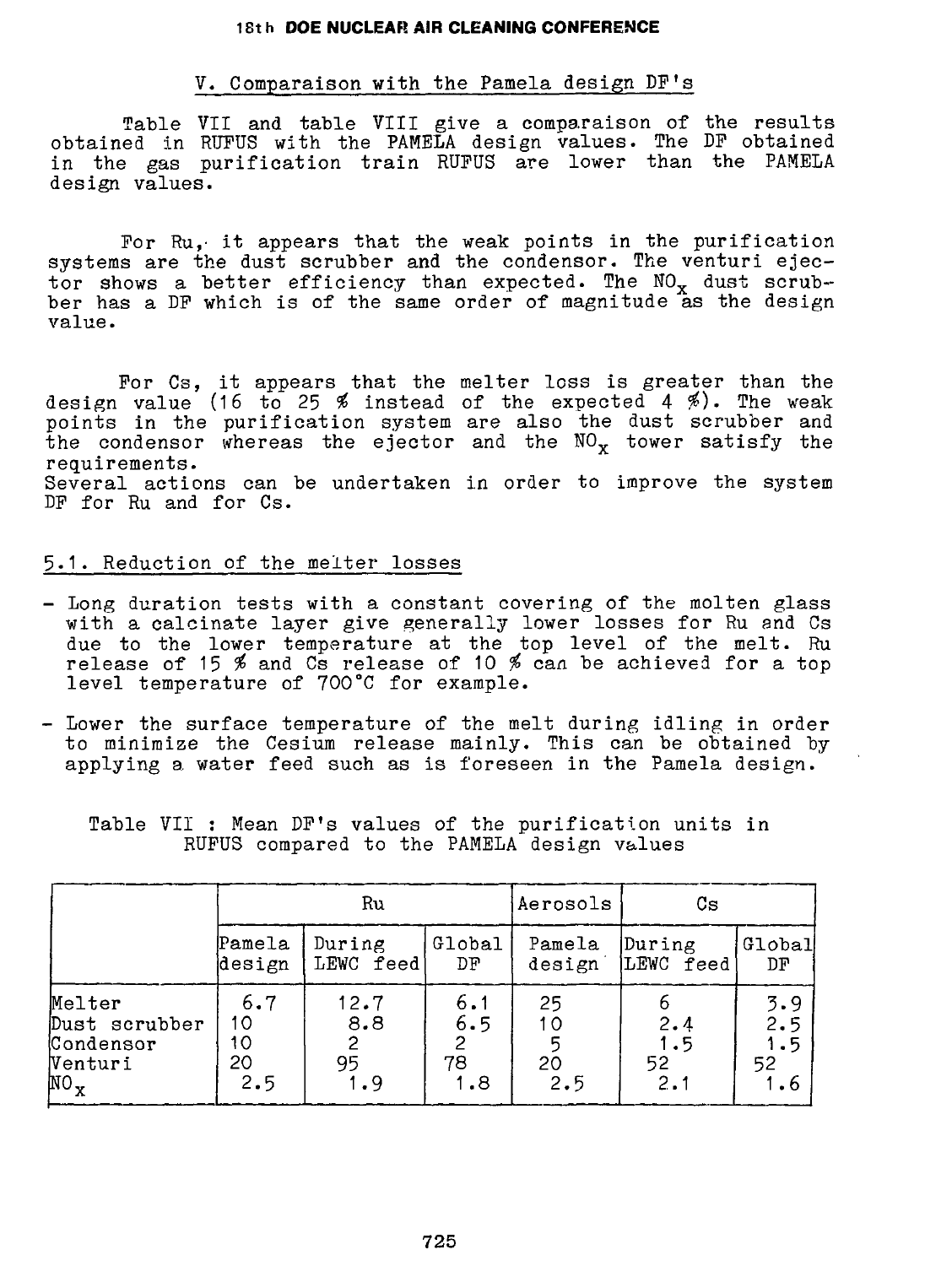Table VIII : Mean DP's values of the purification system RUFUS compared to the VITRILAB results and to the PAMELA design values

|               |                  | Mean DF of the wet purification system |             |
|---------------|------------------|----------------------------------------|-------------|
| System<br>DP. | Pamela<br>design | Vitrilab                               | Rufus       |
| Ru            | $5 \cdot 10^{3}$ | $3.5$ 10 <sup>4</sup>                  | $2, 10^{3}$ |
| Сs            | $2.5 \ \ 10^{3}$ | $6.8, 10^{3}$                          | 400         |

# 5-2. Increase of the dust scrubber efficiency

The dust scrubber used was a low pressure drop counter-current bed dust scrubber. Test are foreseen to design a new type of more efficient dust scrubber. The idea is to use a co-current dust scrubber with impingement plate followed by a counter-current impingement plate dust scrubber. The two columns would be installed on the same circulating tank.

# 5.3« Increase of the condensor efficiency

A classical stainless steel tube and shell condensor will be tested in the future with the hope op a better efficiency due to more efficient contact between the condensate flow and the gas.

### VI. Conclusion

The RUPUS experiments have shown that the vitrilab laboratory results could not directly be extrapolated to semi-pilot size units. The off-gas line consisting of a dust scrubber, a condensor, an ejector venturi and an  $\mathtt{NO_{X}}$  tower is quite effective for trapping of semi-volatile species of ruthenium and Cesium whereas some improvements mainly in the dust scrubber should increase the overall system DP. For the two isotopes tested and in the context of the LEWC composition, Cesium, with accounts for about 73 % of the gamma radiation appears to be the reference isotope for the volatile elements released from the melter. Ru is not a problem on the point of view of gas purification but can cause local radiation problem due to its trend to deposit on metal and to form insoluble components.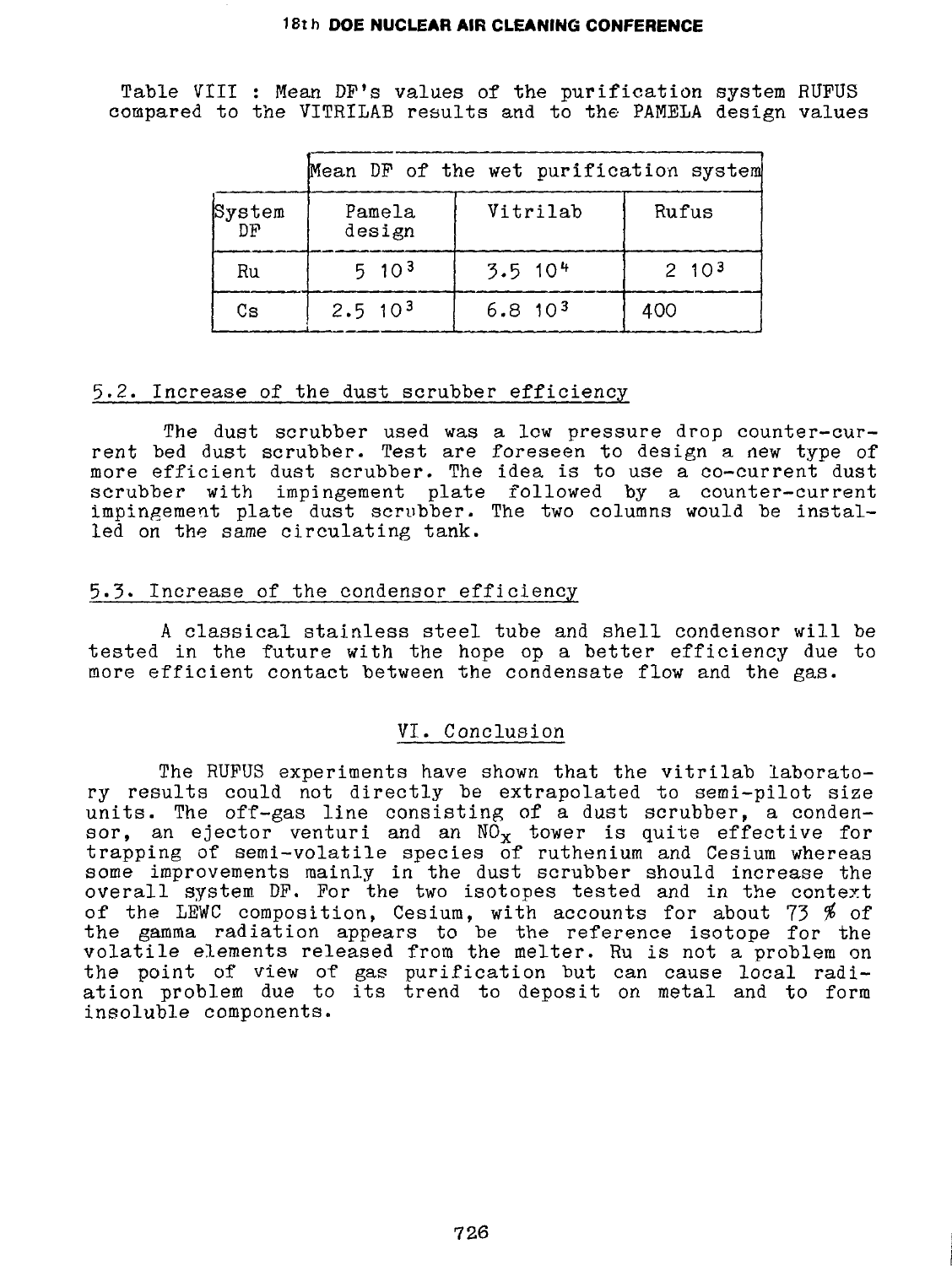References

- 1. Filtration and capture of semi-volatile nuclides M. Klein, M. De Smet, W.R.A. Goossens, L.H. Baetsle IAEA-SM-245/51 (1980)
- 2. Volatilization and trapping of Ruthenium during calcination of nitric acid solutions M. Klein, C. Weyers, W.R.A. Goossens IABA-SR-72/03 (1982)
- 3- Volatilization and trapping of Ruthenium in high temperature processes M. Klein, C. Weyers, W.R.A. Goossens 17th DOE Nuclear Air Cleaning Conference (1982)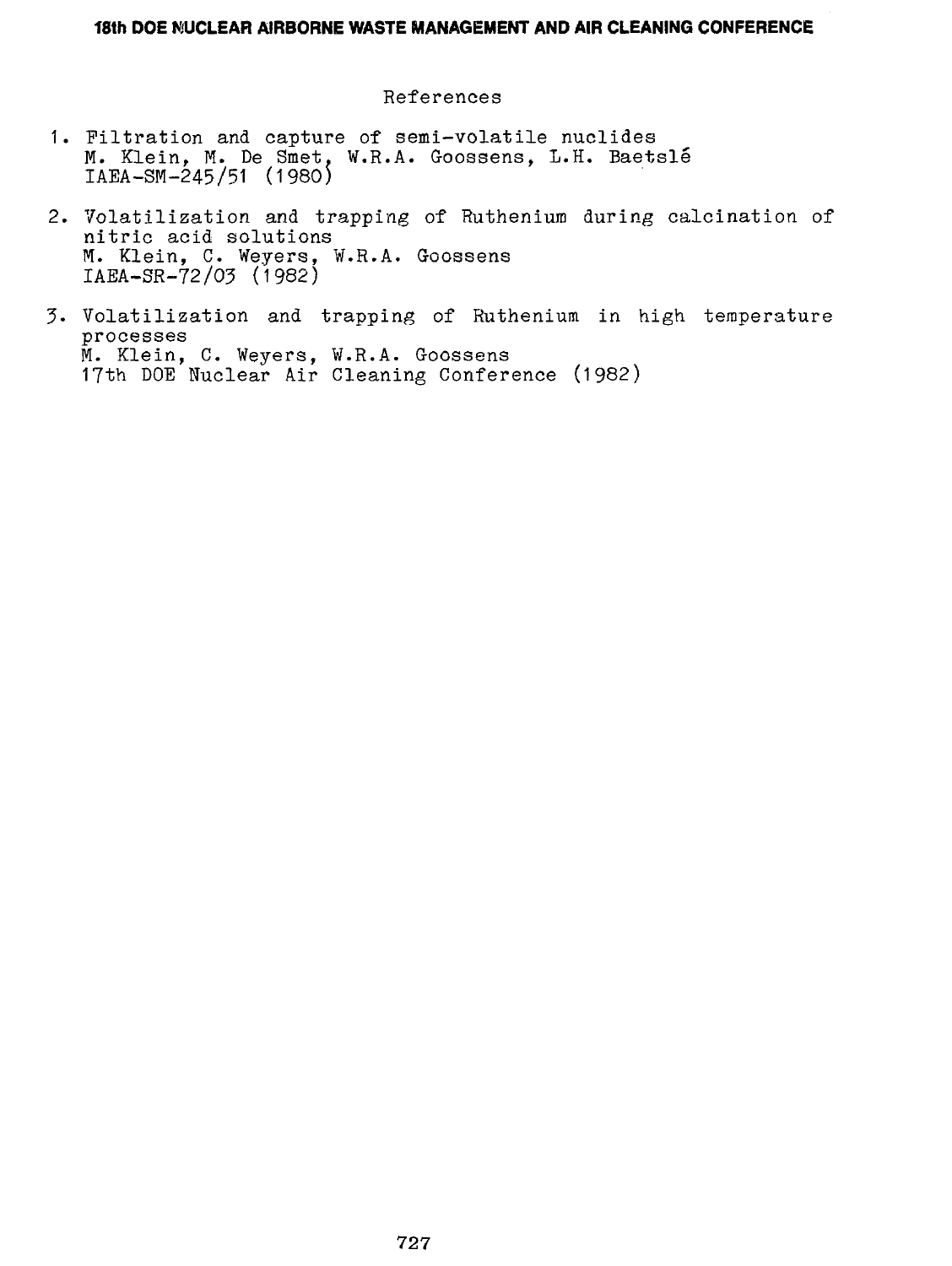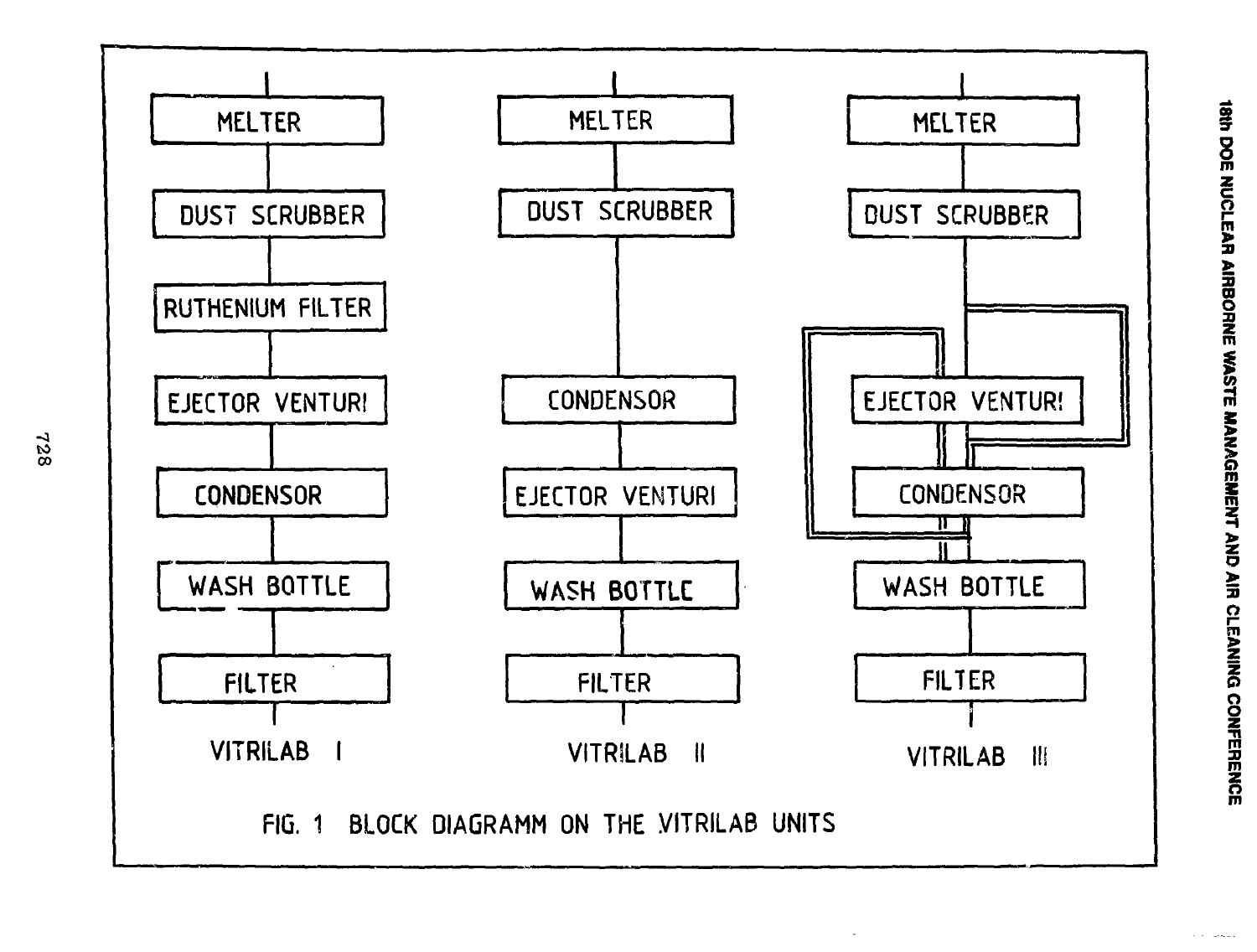

Fig. 2. : Vitrification unit "RUFUS" ---- treatment of LEWC type liquid waste.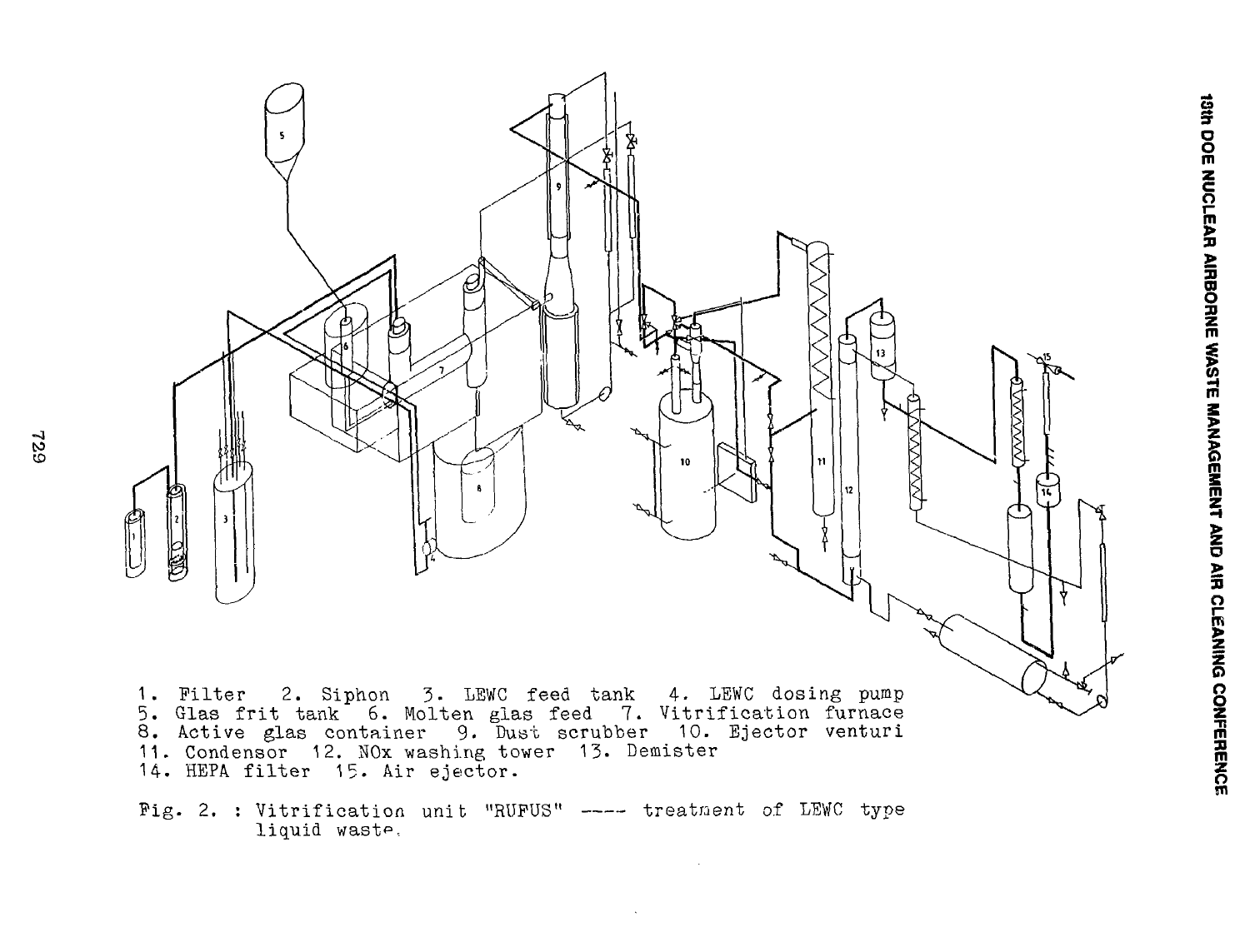

**730**